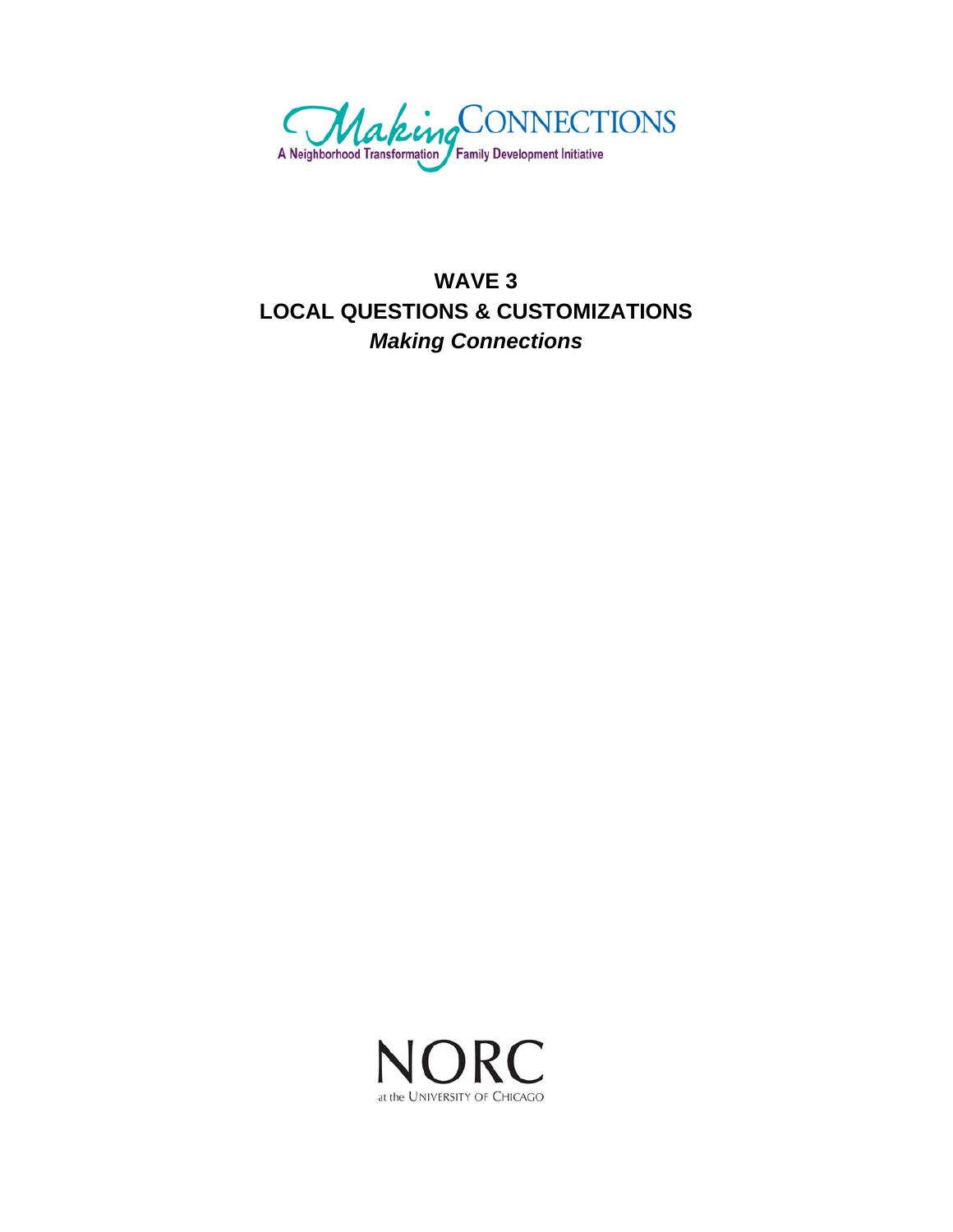

#### **Wave 3 Des Moines Local Questions FINAL**

# **I. Local Questions in Des Moines Main Questionnaire**

**5.1\_1** During the past 12 months, have you seen a dentist?

Households sometimes experience difficulties. In the past 12 months, about HOW OFTEN did someone in your household experience the following difficulties?

|                                                                                      | <b>How Often Experienced?</b> |                                       |                             |                     |                      |
|--------------------------------------------------------------------------------------|-------------------------------|---------------------------------------|-----------------------------|---------------------|----------------------|
|                                                                                      | Rarely<br>or<br><b>Never</b>  | Less than<br>Once per<br><b>Month</b> | Once<br>per<br><b>Month</b> | Once<br>per<br>Week | Does<br>not<br>Apply |
| 5.7 <sub>1</sub> Health problems                                                     |                               | 2                                     | 3                           | 4                   | 5                    |
| 5.7 <sub>2</sub> Parenting problems                                                  |                               | 2                                     | 3                           | 4                   | 5                    |
| 5.7 <sub>-3</sub> Conflict with your spouse or partner                               |                               | 2                                     | 3                           | 4                   | 5                    |
| 5.7_4 Lack of support from family or friends                                         |                               | 2                                     | 3                           | 4                   | 5                    |
| 5.7_5 Transportation problems (such as to work,<br>school, grocery store, or doctor) |                               | 2                                     | 3                           | 4                   | 5                    |
| 5.7 <sub>6</sub> Problem with an elderly family member                               |                               | 2                                     | 3                           | 4                   | 5                    |

In the past 12 months, have you or any member of your household used one of the following financial services:

**6.42\_1** A loan against a future paycheck or Social Security payment (a pay day loan)?

**6.42\_2** A loan in anticipation of an income tax refund?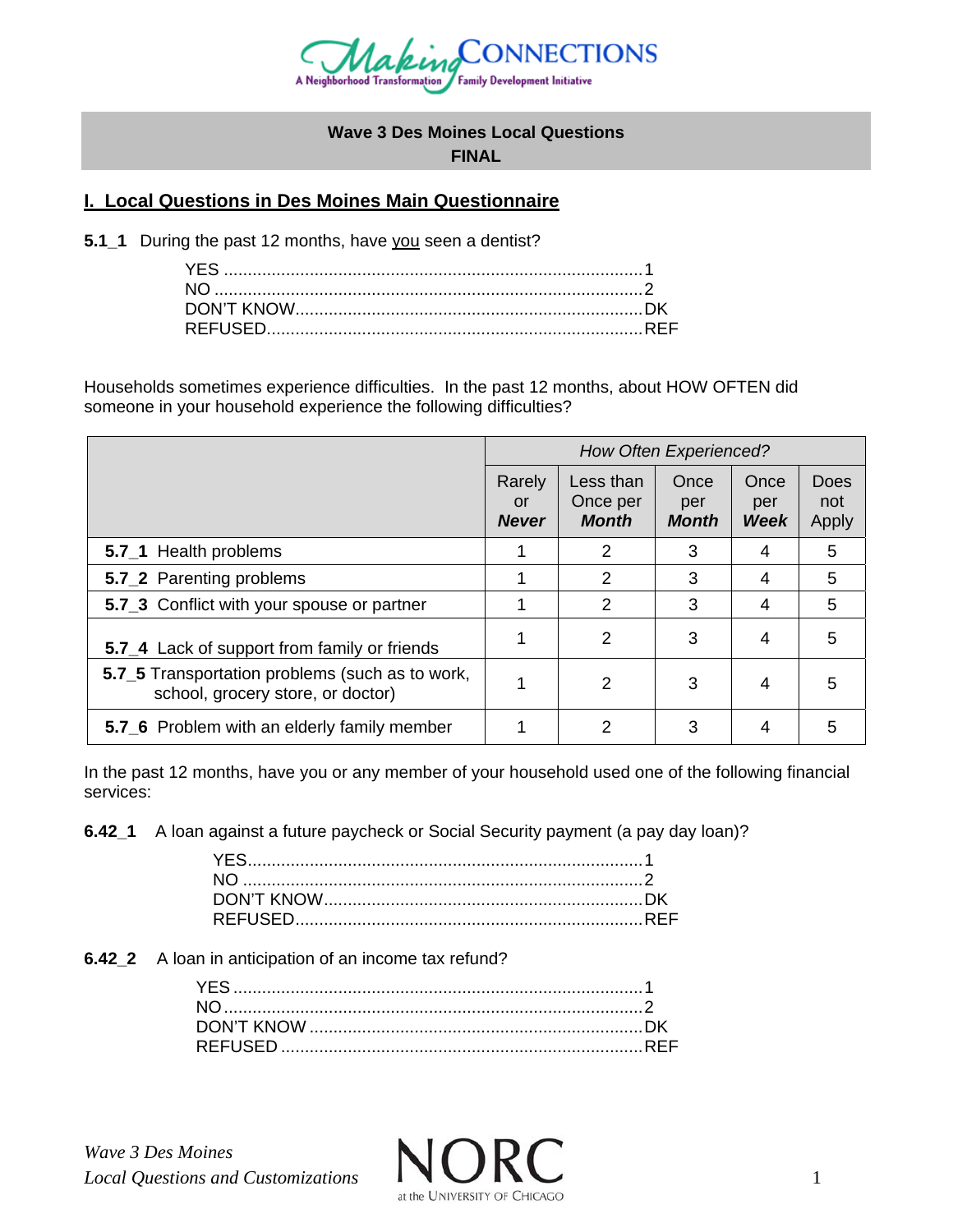

# **II. Local Questions in Des Moines 0-6 Child Questionnaire**

# **SHOWCARD N\_1**

 $5<sub>1</sub>$ Why does [CHILD] not participate in one of these schools or programs?

| Language barriers—there is no program for                   | → GO TO SKIP before 9             |
|-------------------------------------------------------------|-----------------------------------|
|                                                             | → GO TO SKIP before 9             |
| Distance—the program(s) is (are) too far from my home       |                                   |
| or work, or transportation costs too much3                  | $\rightarrow$ GO TO SKIP before 9 |
| Tuition or fees were too expensive, I could not afford it 4 | $\rightarrow$ GO TO SKIP before 9 |
| Programs are available only for half a day and I could not  |                                   |
| make or afford child care arrangements for the other        |                                   |
|                                                             |                                   |
|                                                             |                                   |
|                                                             |                                   |
|                                                             |                                   |

5a\_1 When is this care usually provided?

| On weekdays during the day          |            |
|-------------------------------------|------------|
| On weekdays in the evening or night |            |
| On weekends during the day          | -3         |
| On weekends in the evening or night |            |
|                                     | DK.        |
|                                     | <b>RFF</b> |

8d\_1 Not counting any financial assistance, how much do you actually pay for this school/program/care each week?

# **III. Local Questions in Both Child Questionnaires**

#### 14\_1 in 7-17, 14a\_1 in 0-6

In the last 12 months, has this child been to the dentist?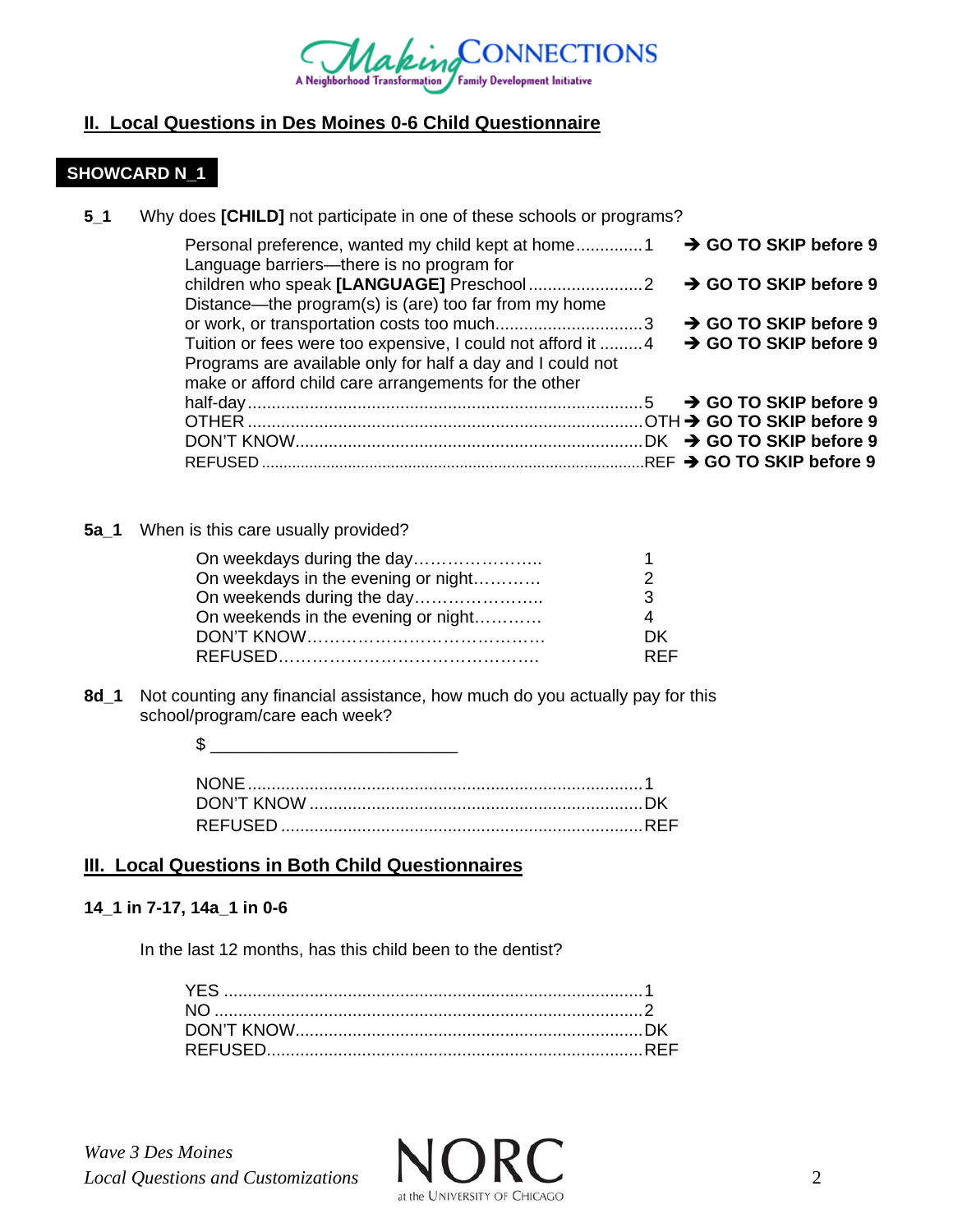

# **IV. Customizations**

\* Customized text appears within brackets.

- **2.1** Have you (or any member of your household) spoken with a local political official like a [city councilman, county supervisor, or state legislator] about a neighborhood problem or improvement?
- **3.3l** Place where you sign up for [TANF] or welfare.

#### **15 in 7-17, 17 in 0-6**

| 17. | <b>PHONE INTERVIEW ONLY:</b>        | Think about the main place where [CHILD] went or would<br>have gone for care if (s/he) was sick or needed advice<br>about (his/her) health. Is this place a [Fl<br>INSTRUCTION: MAKE SURE TO READ THE ENTIRE LIST] |
|-----|-------------------------------------|--------------------------------------------------------------------------------------------------------------------------------------------------------------------------------------------------------------------|
|     | <b>IN-PERSON INTERVIEW</b><br>ONLY: | Please look at Showcard Q_1. Think about the main place<br>where [CHILD] went or would have gone for care if (s/he)<br>was sick or needed advice about (his/her) health. Is this<br>place a                        |

|                                                            | $\rightarrow$ GO TO 18 |  |
|------------------------------------------------------------|------------------------|--|
|                                                            | $\rightarrow$ GO TO 18 |  |
|                                                            | $\rightarrow$ GO TO 18 |  |
|                                                            | $\rightarrow$ GO TO 18 |  |
|                                                            | $\rightarrow$ GO TO 18 |  |
|                                                            | $\rightarrow$ GO TO 18 |  |
|                                                            | $\rightarrow$ GO TO 18 |  |
|                                                            |                        |  |
|                                                            | $\rightarrow$ GO TO 18 |  |
|                                                            | $\rightarrow$ GO TO 18 |  |
|                                                            | $\rightarrow$ GO TO 18 |  |
|                                                            | $\rightarrow$ GO TO 18 |  |
|                                                            | $\rightarrow$ GO TO 18 |  |
|                                                            | $\rightarrow$ GO TO 18 |  |
|                                                            | $\rightarrow$ GO TO 18 |  |
|                                                            |                        |  |
|                                                            | $\rightarrow$ GO TO 18 |  |
|                                                            | $\rightarrow$ GO TO 18 |  |
| Urgent care center or walk-in center other than a          |                        |  |
|                                                            | $\rightarrow$ GO TO 18 |  |
|                                                            |                        |  |
| Another type of place (SPECIFY)________________________.11 | $\rightarrow$ GO TO 18 |  |
|                                                            | $\rightarrow$ GO TO 18 |  |
|                                                            |                        |  |
|                                                            |                        |  |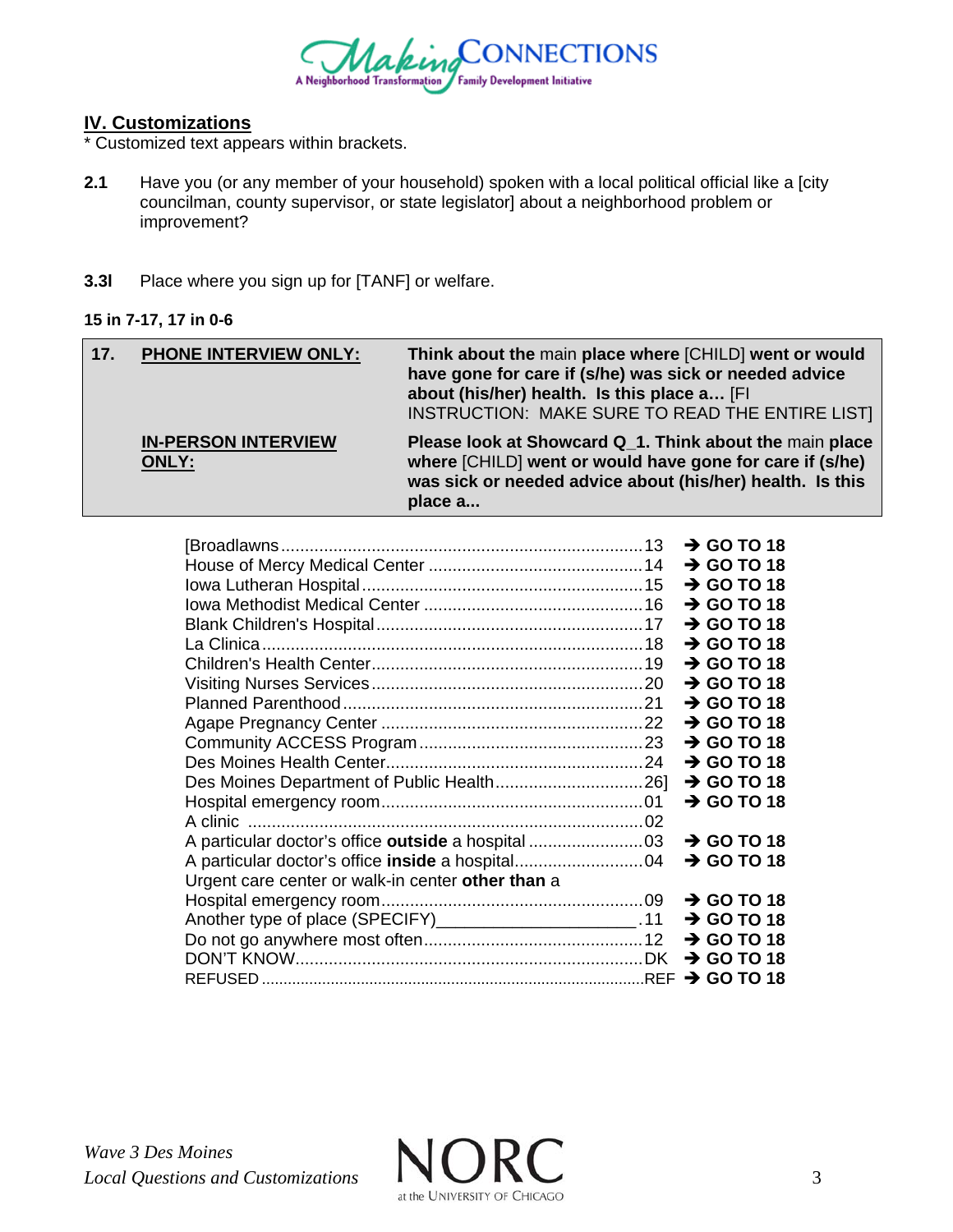

# **SHOWCARD Q\_2**

# **15a in 7-17, 17a in 0-6**

Would that be . . . .

| A community health center or   |  |
|--------------------------------|--|
|                                |  |
|                                |  |
| The health department / health |  |
|                                |  |
|                                |  |
|                                |  |
|                                |  |
|                                |  |

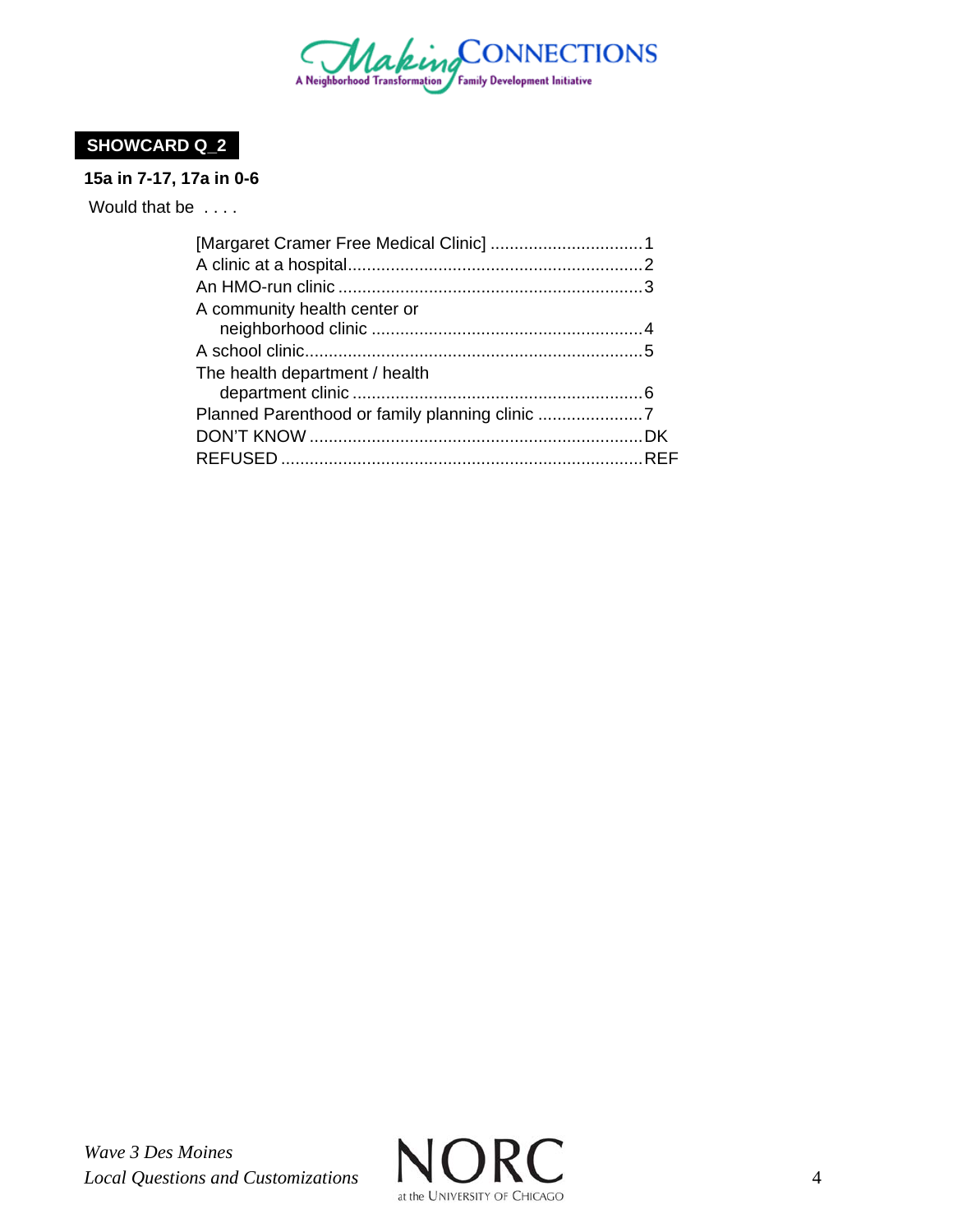

# **Wave 3 Indianapolis Local Questions**

# **FINAL**

# **I. Local Questions in Main Questionnaire**

# **SHOWCARD F**

| 2.7 c I would recommend my<br>neighborhood to others as a<br>good place to live. |  |  |  |  |  |  | <b>REF</b> |
|----------------------------------------------------------------------------------|--|--|--|--|--|--|------------|
|----------------------------------------------------------------------------------|--|--|--|--|--|--|------------|

# **4.3a\_1** Why not? **[SELECT ONE]**

**4.5\_1** Have you (or any adult member of your household) been involved with (your child's/any of your children's) school?

|                                 |  | <b>BEFORE 5.1</b> |
|---------------------------------|--|-------------------|
|                                 |  |                   |
| <b>RESPONDENT DOES NOT HAVE</b> |  |                   |
|                                 |  |                   |
|                                 |  | <b>BEFORE 5.1</b> |
|                                 |  |                   |
|                                 |  | <b>BEFORE 5.1</b> |
|                                 |  |                   |
|                                 |  | <b>BEFORE 5.1</b> |

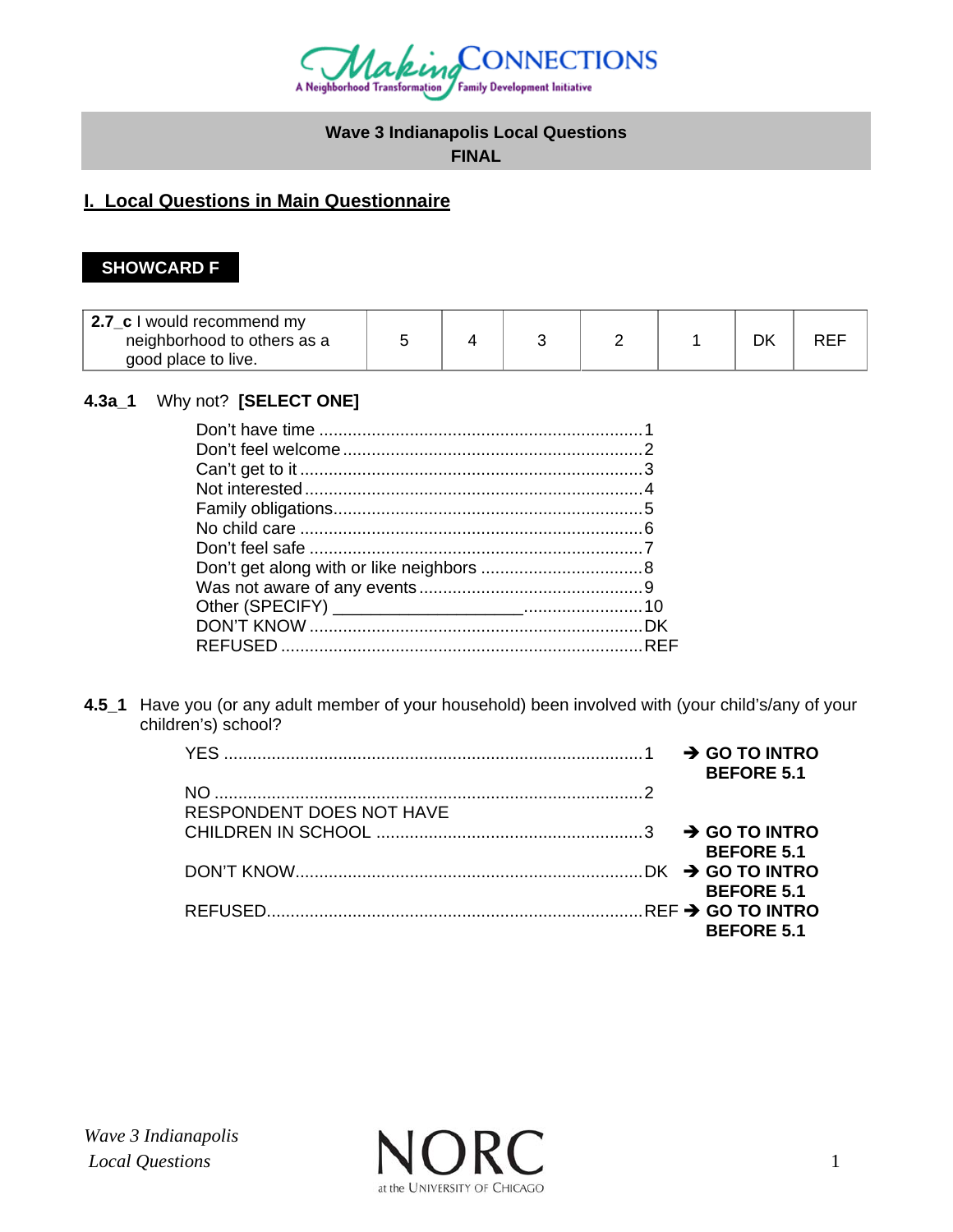

# **4.5\_2** Why not? **[SELECT ALL THAT APPLY]**

| I don't feel welcome (school not                    |  |
|-----------------------------------------------------|--|
|                                                     |  |
| School doesn't need me/no one asked/don't know how4 |  |
| I did not pass the background check/I have          |  |
|                                                     |  |
|                                                     |  |
|                                                     |  |
|                                                     |  |
|                                                     |  |

**6.1\_1** Do you (or any member of your household) use a computer at any other location, such as work, a family member's or friend's house, the public library, or school?

**6.1\_1a** Do you (or any member of your household) connect to the Internet at this location?

**6.8\_1** Does your employer offer health insurance for you?

|  | <b>BEFORE 6.8 3</b> |
|--|---------------------|
|  |                     |
|  | <b>BEFORE 6.8 3</b> |
|  |                     |
|  | <b>BEFORE 6.8 3</b> |

**6.8\_2** Why do you not take the health insurance for yourself offered by your employer **[SELECT MAIN REASON]**?

| I don't need it because I have insurance through my spouse.2 |  |
|--------------------------------------------------------------|--|
| I don't need it because I have other insurance3              |  |
|                                                              |  |
|                                                              |  |
|                                                              |  |
|                                                              |  |

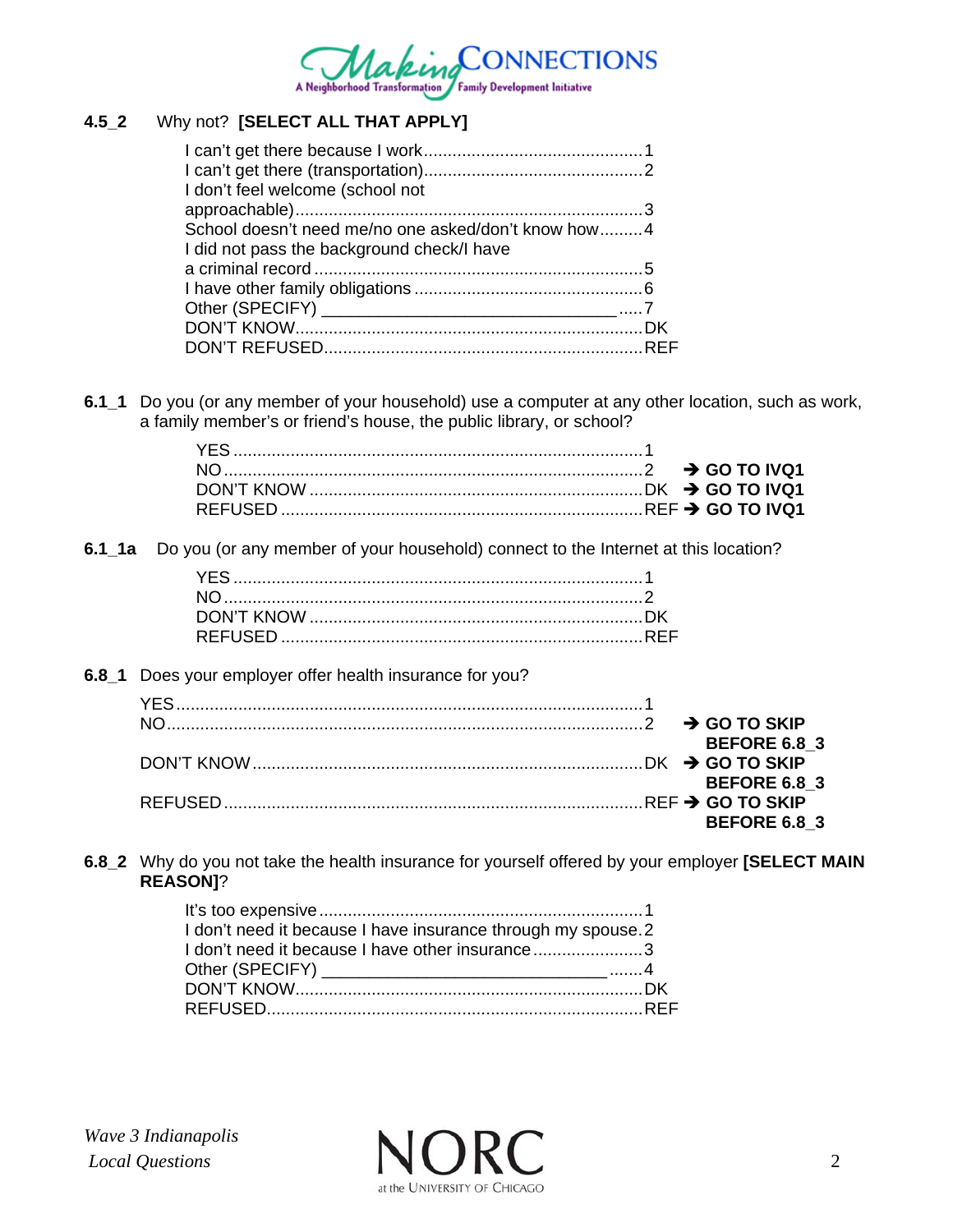

6.8\_3 Does your employer offer health insurance for your family?

6.8\_4 Why do you not take the health insurance for your family offered by your employer? [SELECT ALL THAT APPLY]

| They don't need it because they have insurance           |  |
|----------------------------------------------------------|--|
|                                                          |  |
| They don't need it because they have other insurance   4 |  |
|                                                          |  |
|                                                          |  |
|                                                          |  |

# **SHOWCARD K\_1**

6.11\_1 What is the biggest problem you face in getting a job?

# **SHOWCARD K\_2**

6.12\_1 What is the biggest problem you face in advancing in your job?

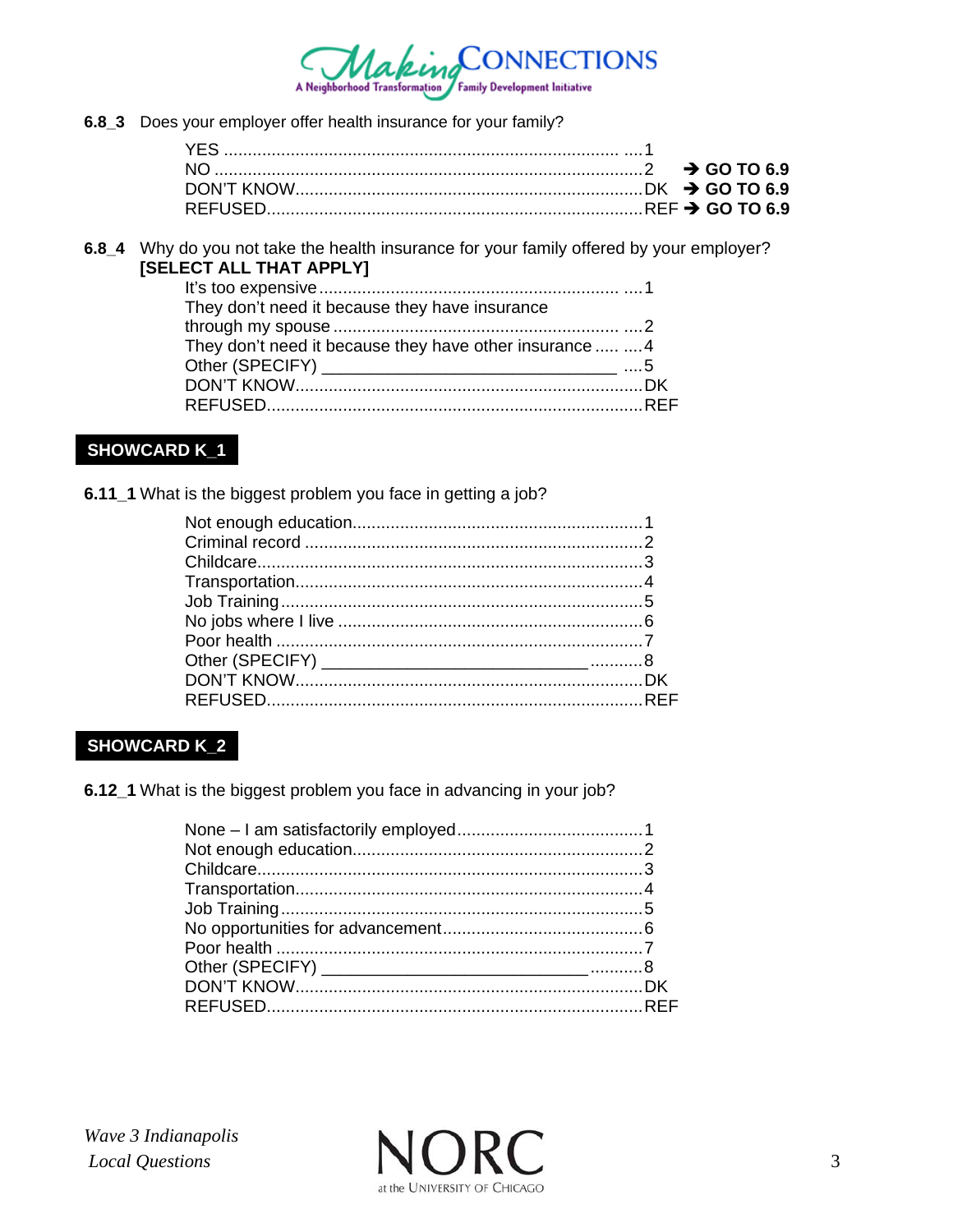

| 6.18_1 What is your primary source of health insurance? |                          |  |
|---------------------------------------------------------|--------------------------|--|
|                                                         |                          |  |
|                                                         |                          |  |
|                                                         |                          |  |
|                                                         |                          |  |
|                                                         |                          |  |
|                                                         |                          |  |
|                                                         |                          |  |
|                                                         |                          |  |
|                                                         | $\rightarrow$ GO TO SKIP |  |
|                                                         | <b>BEFORE 6.18 4</b>     |  |
|                                                         |                          |  |
|                                                         |                          |  |
|                                                         |                          |  |

6.18\_2 Does your [FILL IN RESPONSE FROM 6.18\_1] cover the services that you need?

6.18\_3 Does your [FILL IN RESPONSE FROM 6.18\_1] cover mental health services?

6.18\_4 What is your spouse/partner's primary source of health insurance?

| $\rightarrow$ GO TO 6.18 7 |
|----------------------------|
|                            |
|                            |
|                            |

6.18\_5 Does your spouse/partner's [FILL IN RESPONSE FROM 6.18\_4] cover the services that your spouse/partner needs?

Wave 3 Indianapolis **Local Questions** 

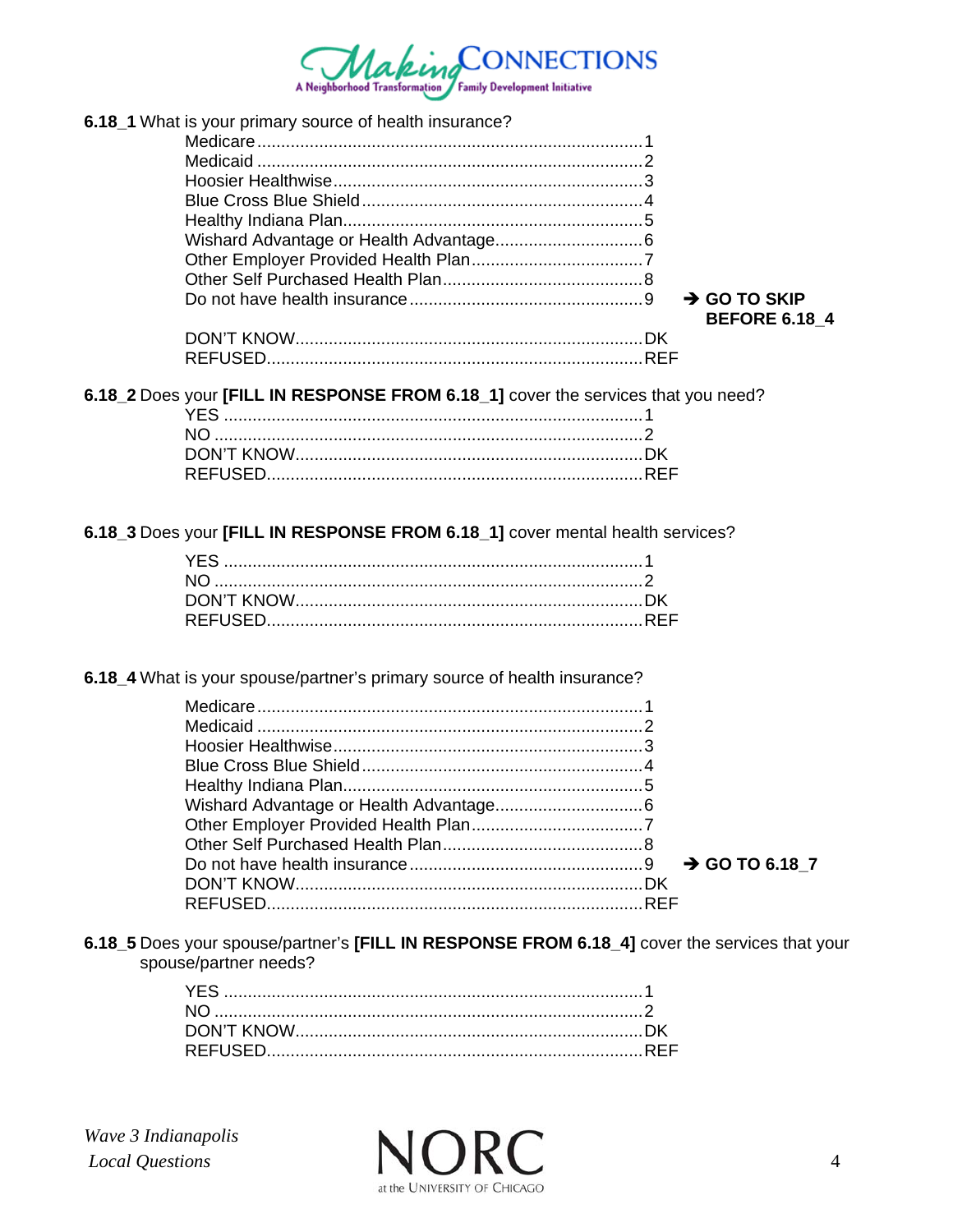

6.18\_6 Does your spouse/partner's [FILL IN RESPONSE FROM 6.18\_4] cover mental health services?

# **SHOWCARD L\_1**

6.18\_7 Where do you usually go for health care?

7.10\_1 Did you try to attend such a class in the last 12 months?

# **SHOWCARD M\_1**

7.10\_2 Why were you unable to attend?

# **II. Local Questions in Child Questionnaires**

#### 12\_1 in 7-17, 14\_1 in 0-6

Have you ever thought or been told that your child may have a speech, physical, mental, or developmental delay?

Wave 3 Indianapolis Local Questions

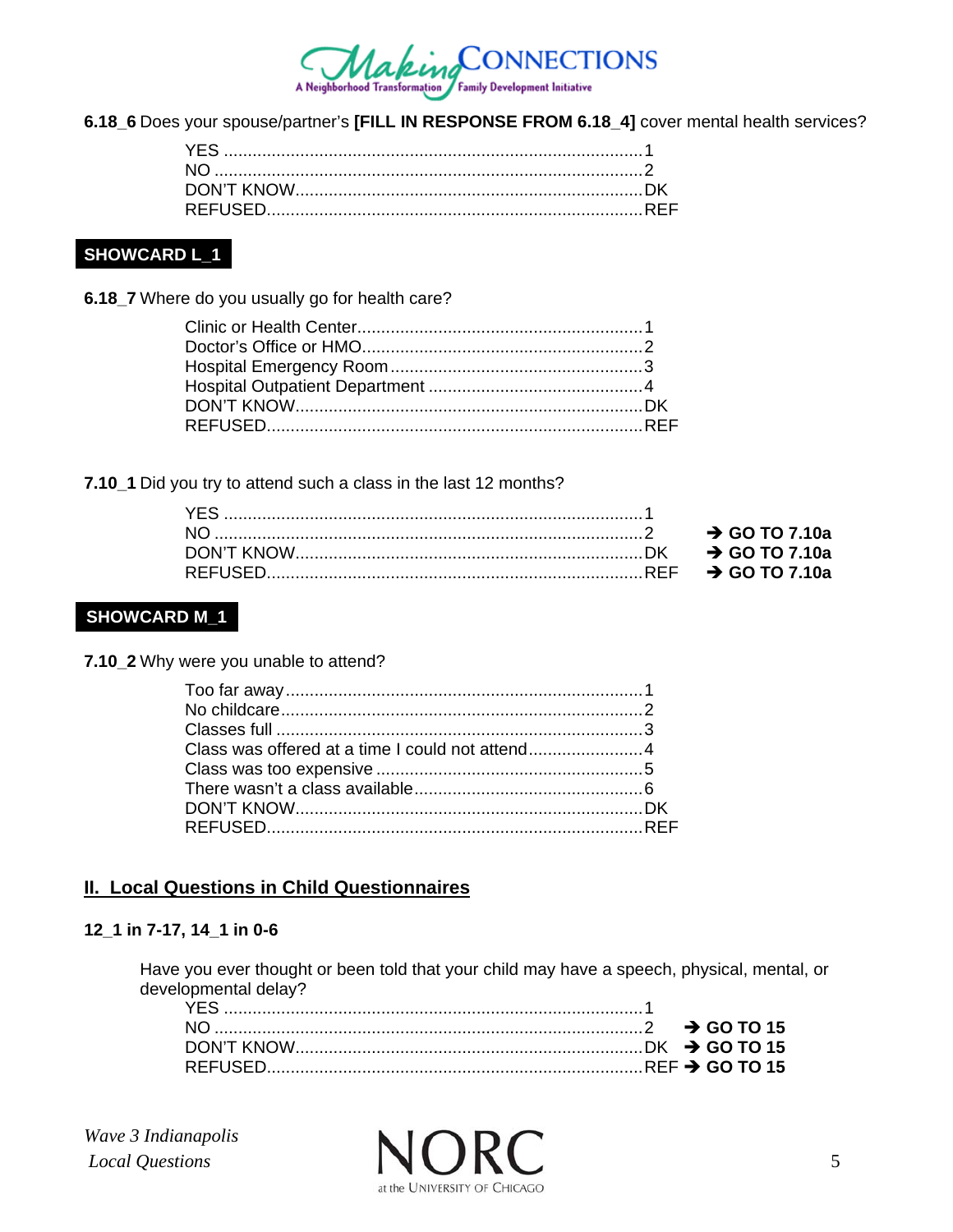

#### **12\_2 in 7-17, 14\_2 in 0-6**

Have you been able to get an assessment and professional help or therapy for this problem?

| Yes, we got an assessment and                |  |
|----------------------------------------------|--|
|                                              |  |
| Yes, we got an assessment, but child did not |  |
|                                              |  |
| Yes, we were assessed, but we are not        |  |
|                                              |  |
|                                              |  |
|                                              |  |
|                                              |  |
|                                              |  |

### **SHOWCARD Q\_1**

#### **12\_3 in 7-17, 14\_3 in 0-6**

### Why not?

### **14\_1 in 7-17, 16\_1 in 0-6**

#### **14\_2 in 7-17, 16\_2 in 0-6**

### Does **[CHILD]**'s **[FILL IN RESPONSE FROM 16\_1]** cover the services that **[CHILD]** needs?

*Wave 3 Indianapolis* 

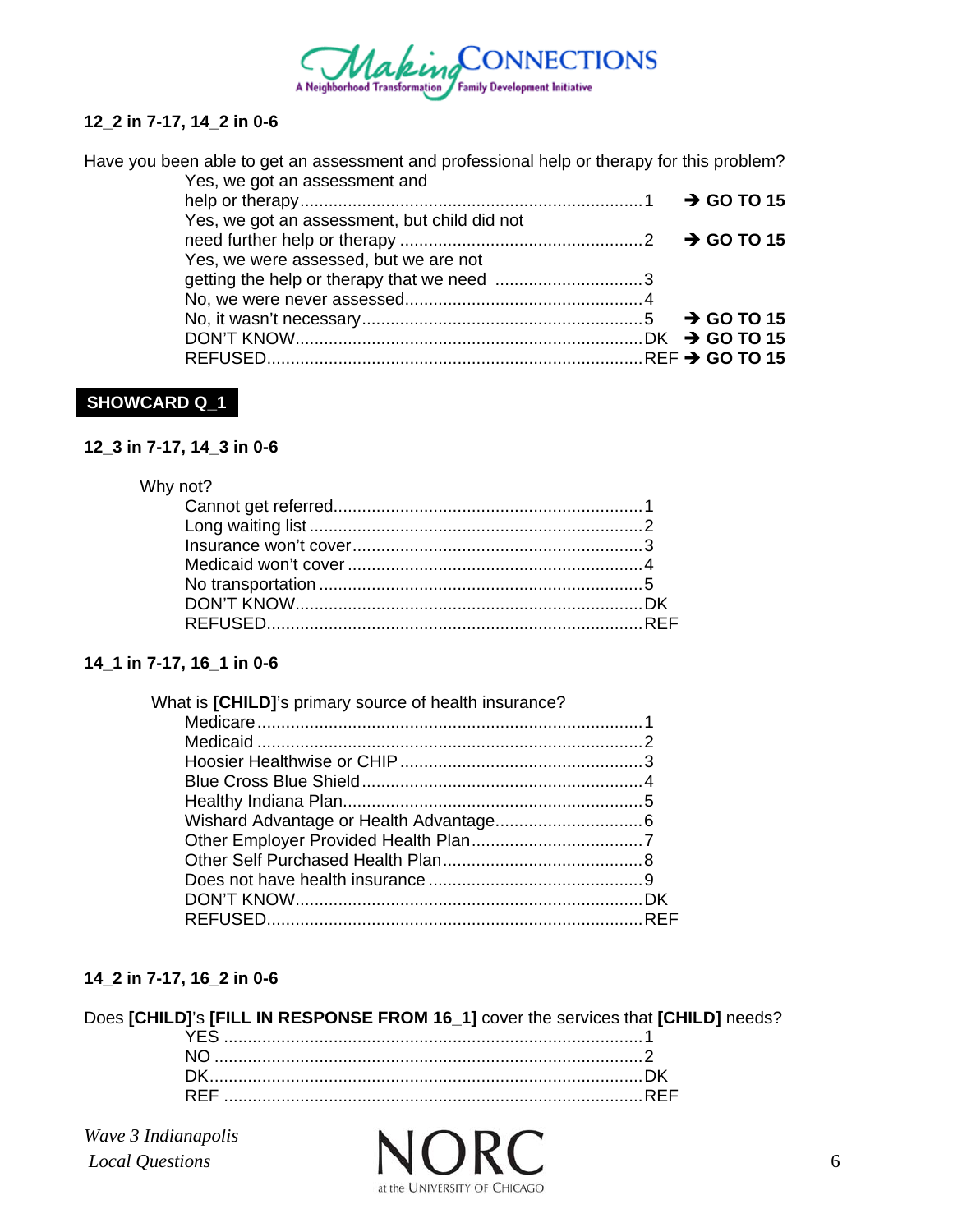

### **14\_3 in 7-17, 16\_3 in 0-6**

#### Does **[CHILD]**'s **[FILL IN RESPONSE FROM 16\_1]** cover mental health services?

#### **III. Customizations in Main Questionnaire\***

\* Customized text appears within brackets.

**2.1** Have you (or any member of your household) spoken with a local political official like [a township trustee or member of the city council] about a neighborhood problem or improvement?

#### **SHOWCARD G**

- **3.1b** Street[/sidewalk] repair?
- **3.3l** Place where you sign up for [TANF] or welfare
- **4.3** To your knowledge has there been any sort of neighborhood get-together during the past year say a [festival, celebration, picnic, neighborhood clean-up, block party] -- something like that?

**6.35** Do you live in subsidized housing or receive section 8 or housing assistance from the township trustee?

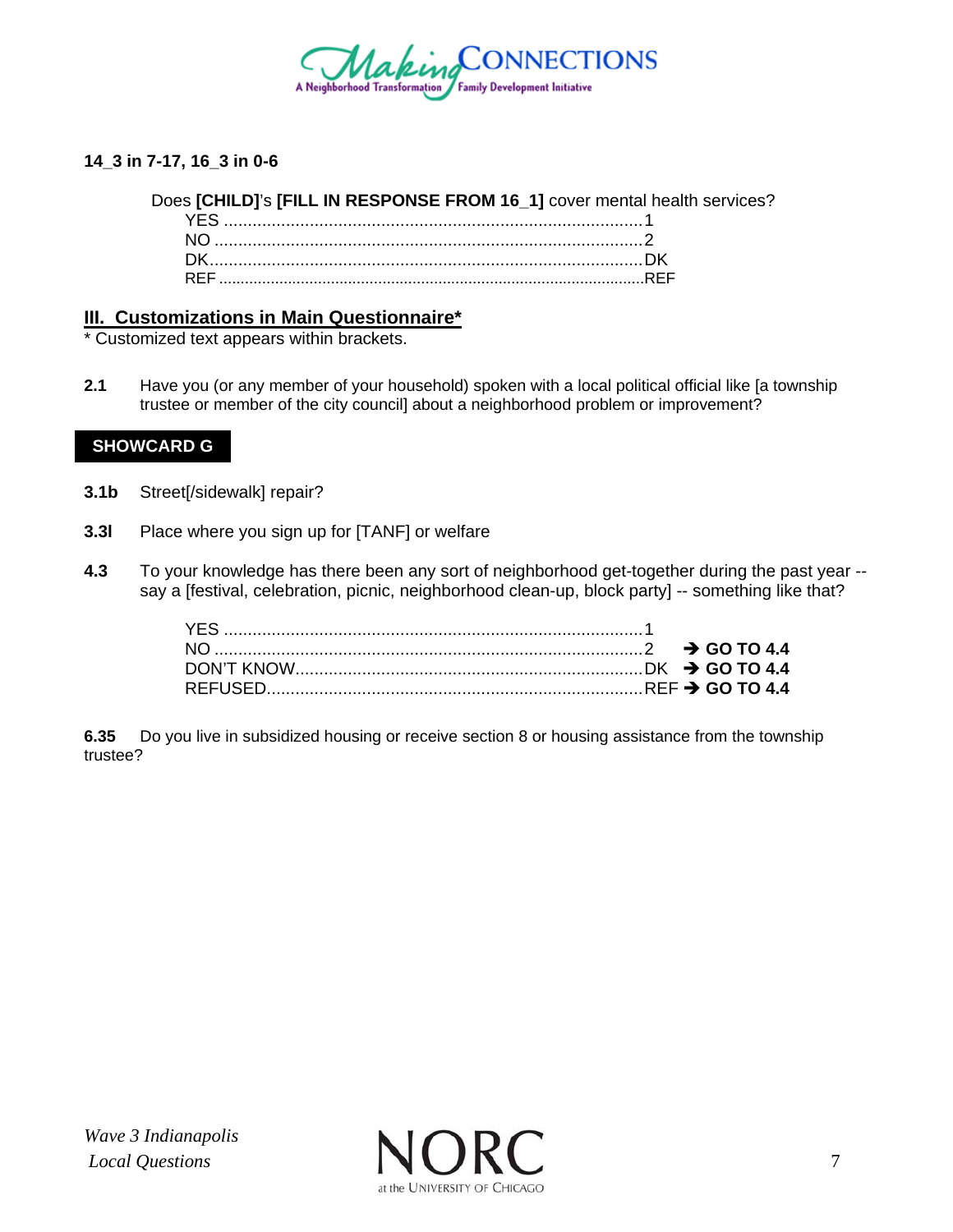

# **IV. Customizations in Child Questionnaires\***

\* Customized text appears within brackets.

### **5 in 0-6**

**5.** Where does **[CHILD]** spend most of (his/her) time when (he/she) is **not** with you (or other parent/guardian)?

|  | $\rightarrow$ GO TO 6b |  |  |
|--|------------------------|--|--|
|  | $\rightarrow$ GO TO 6e |  |  |
|  | $\rightarrow$ GO TO 6c |  |  |
|  | $\rightarrow$ GO TO 6e |  |  |
|  |                        |  |  |
|  |                        |  |  |
|  |                        |  |  |
|  |                        |  |  |

**5a** What is the name of the nursery school/preschool/Head Start/pre-kindergarten/ child care center/[child care ministry]?

# **7 in 0-6**

**7.** Would that be…?

|                                                    |  | $\rightarrow$ GO TO 8b |  |  |  |
|----------------------------------------------------|--|------------------------|--|--|--|
| In the care of a relative who is <b>not</b> paid 6 |  | $\rightarrow$ GO TO 8e |  |  |  |
|                                                    |  |                        |  |  |  |
|                                                    |  |                        |  |  |  |
|                                                    |  | $\rightarrow$ GO TO 8c |  |  |  |
|                                                    |  |                        |  |  |  |
|                                                    |  |                        |  |  |  |

**7a**. What is the name of the nursery school/preschool/Head Start/prekindergarten/child care center/[child care ministry]?

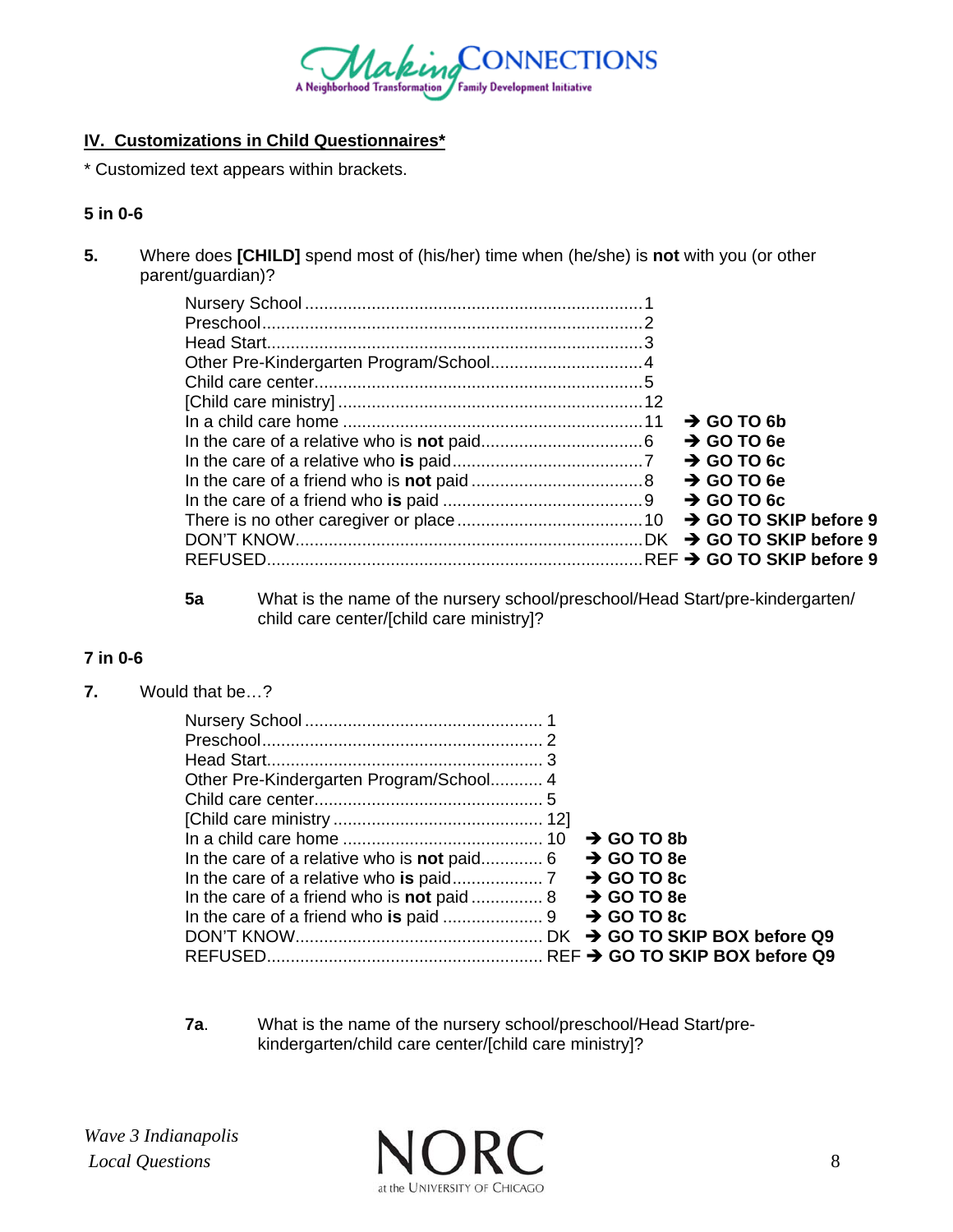

# **SHOWCARD Q\_2**

| 17 in 7-<br>17, 15 in<br>$0 - 6$ | <b>PHONE INTERVIEW</b><br><b>ONLY:</b>     | Think about the main place where [CHILD] went or would<br>have gone for care if (s/he) was sick or needed advice about<br>(his/her) health. Is this place a [FI INSTRUCTION: MAKE<br><b>SURE TO READ THE ENTIRE LIST]</b> |
|----------------------------------|--------------------------------------------|---------------------------------------------------------------------------------------------------------------------------------------------------------------------------------------------------------------------------|
|                                  | <b>IN-PERSON INTERVIEW</b><br><b>ONLY:</b> | Please look at Showcard Q_2. Think about the main place<br>where [CHILD] went or would have gone for care if (s/he)<br>was sick or needed advice about (his/her) health. Is this<br>place a                               |
|                                  | .                                          |                                                                                                                                                                                                                           |

| Urgent care center or walk-in center other than a |  |  |
|---------------------------------------------------|--|--|
|                                                   |  |  |
|                                                   |  |  |
|                                                   |  |  |
|                                                   |  |  |
|                                                   |  |  |
|                                                   |  |  |

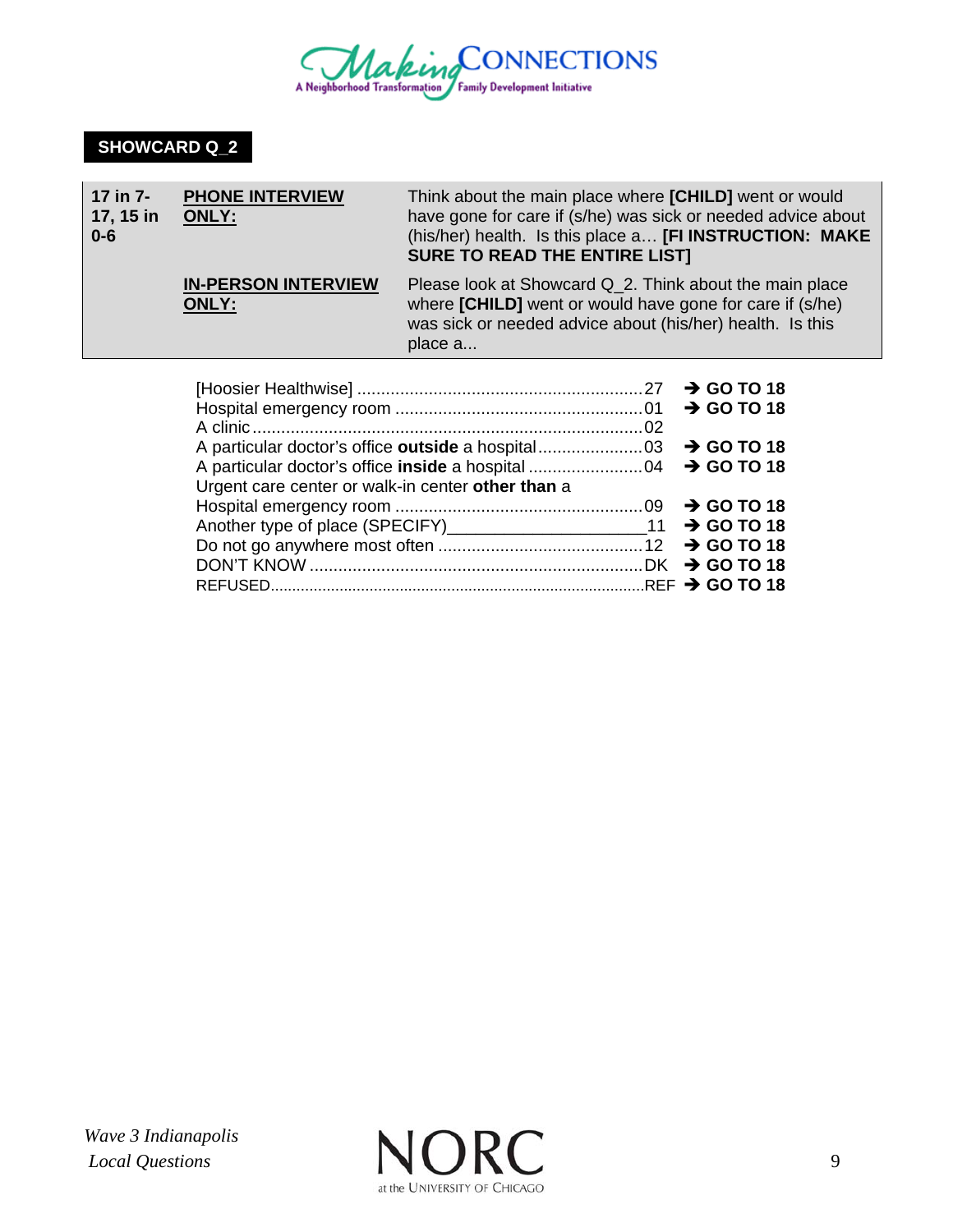

#### **Wave 3 Denver Local Questions FINAL**

# **I. Local Questions in Main Questionnaire**

| Where do you go for information and current events about your<br>community?      | <b>YES</b> | <b>NO</b> | <b>DON'T</b><br><b>KNOW</b> | <b>REFUSED</b> |
|----------------------------------------------------------------------------------|------------|-----------|-----------------------------|----------------|
| <b>1.8a 1 Media</b>                                                              |            | 2         | DK                          | <b>REF</b>     |
| 1.8b_1 Newspapers                                                                |            | 2         | DK                          | <b>REF</b>     |
| 1.8c 1 Internet                                                                  |            | 2         | DK                          | <b>REF</b>     |
| <b>1.8d_1</b> Community organizations (churches, schools, recreation<br>centers) |            | 2         | DK                          | <b>REF</b>     |

| against          | In the past two years have you felt that you were discriminated                                                            | <b>YES</b> | <b>NO</b> | <b>DON'T</b><br><b>KNOW</b> | <b>REFUSED</b> |
|------------------|----------------------------------------------------------------------------------------------------------------------------|------------|-----------|-----------------------------|----------------|
| 2.6 <sub>1</sub> | Because of your race, gender, age, sexual orientation<br>or education?                                                     |            |           | DK                          | <b>REF</b>     |
|                  | 2.6_2 Because of your country of origin or your ability to<br>speak English?                                               |            |           | DK                          | <b>RFF</b>     |
|                  | <b>2.6_3</b> Because you lived in public or subsidized housing, or<br>received welfare benefits, medicaid, or food stamps? |            |           | DK                          | <b>RFF</b>     |

**3.1\_1** Please tell me if you strongly agree, agree, neither agree nor disagree, disagree, or strongly disagree with this statement…

If my neighborhood had a problem, such as safety, street repairs, or abandoned buildings, I would know who to contact to get the problem solved.

**3.1\_1a** Are you aware of any organization that helps residents like you address concerns or issues you care about that affect your community?

*Wave 3 Denver* 

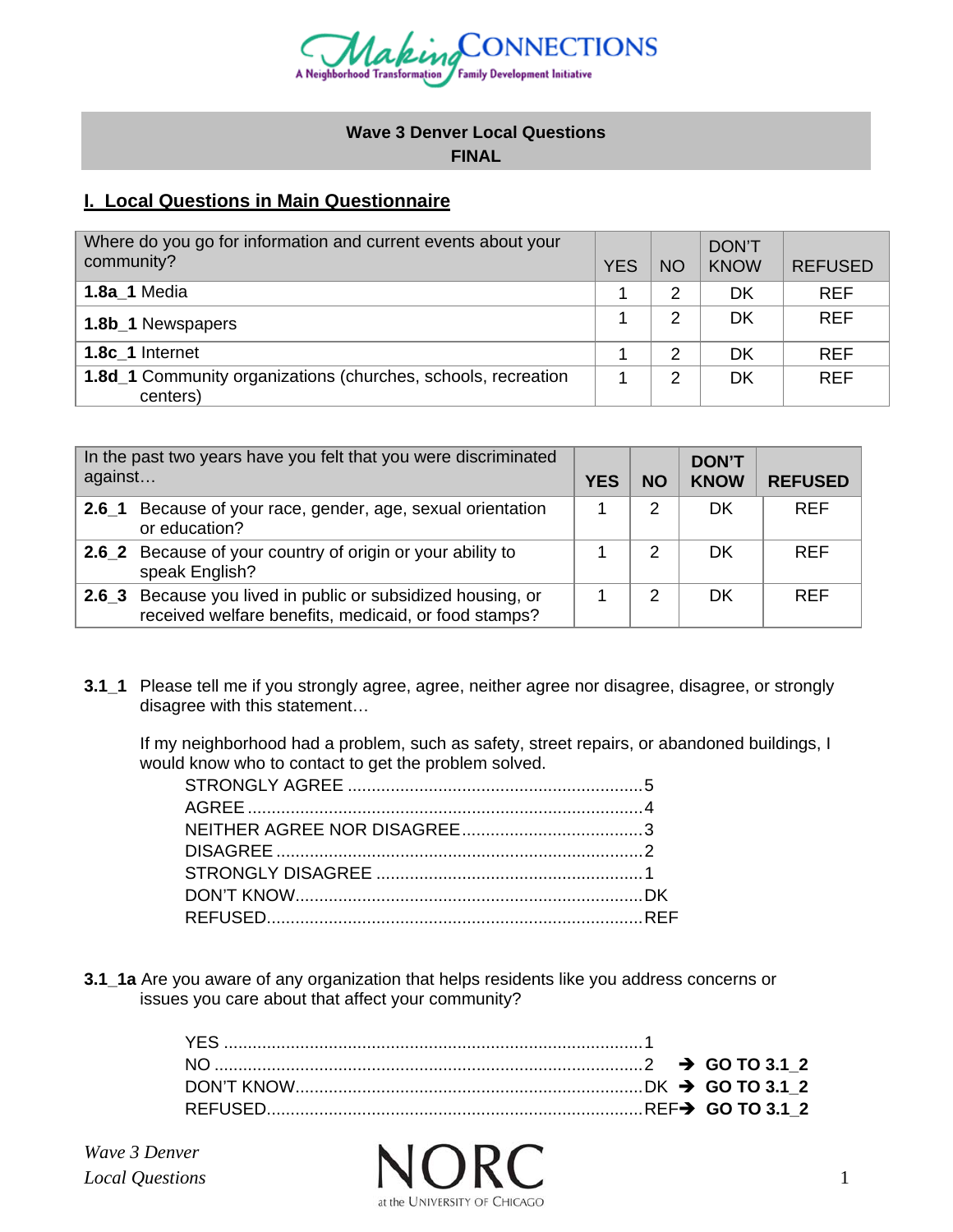

#### **3.1\_1b** What are the names of those organizations? (CODE ALL THAT APPLY)

| <b>METROPOLITAN ORGANIZATIONS FOR</b> |  |
|---------------------------------------|--|
|                                       |  |
| <b>FRONT RANGE ECONOMIC STRATEGY</b>  |  |
| OTHER (SPECIFY AS MANY AS RESPONDENT  |  |
|                                       |  |

| Have you ever been worried or concerned that if you got<br>involved in efforts to improve your community | <b>YES</b> | <b>NO</b> | <b>DON'T</b><br><b>KNOW</b> | <b>REFUSED</b> |
|----------------------------------------------------------------------------------------------------------|------------|-----------|-----------------------------|----------------|
| 3.1_2 Other people in your neighborhood might retaliate<br>against you?                                  |            | ⌒         | DK                          | <b>REF</b>     |

**4.4\_2** Have you ever participated in a leadership training program?

# **II. Local Questions in Child Questionnaires**

Please tell me if you strongly agree, agree, neither agree nor disagree, disagree or strongly disagree with the following statements about your child's school or education:

# **5\_1 in 7-17; 4\_1, 5c\_1 and 7c\_1 in 0-6**

The report cards and important papers from my child's school are easy to understand.

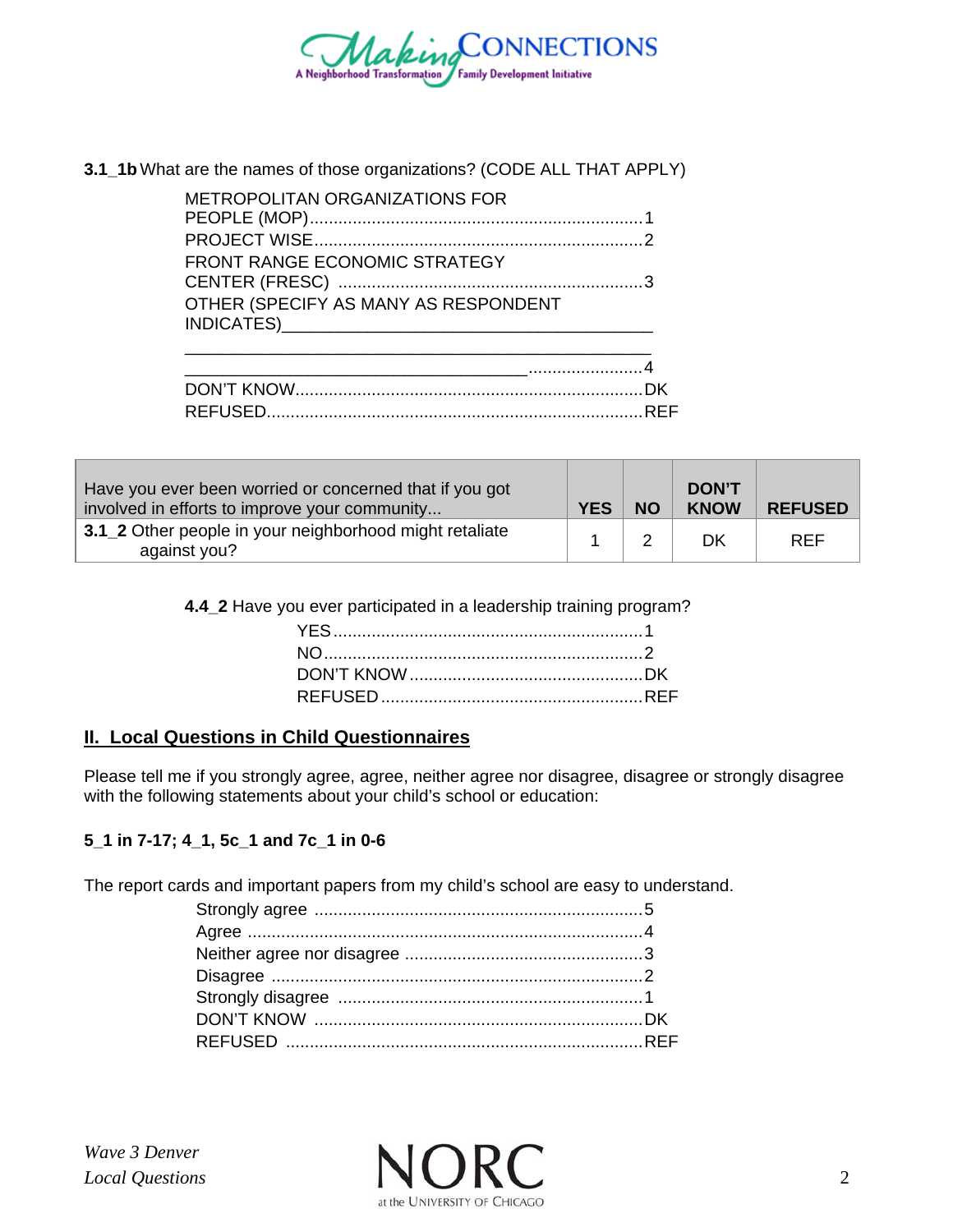

# **5\_2 in 7-17; 4\_2, 5c\_2, and 7c\_2 in 0-6**

I feel welcome in my child's school.

#### **15\_1 in 7-17, 17a\_1 in 0-6**

Do you expect your child to have better opportunities than you have had?

#### **III. Customizations**

\* Customized text appears within brackets.

**2.1** Have you (or any member of your household) spoken with a local political official like [a city council person, representative, or school board member] about a neighborhood problem or improvement?

- **3.3l** Place where you sign up for [TANF] or welfare
- **4.3** To your knowledge has there been any sort of neighborhood get-together during the past year say [a festival, celebration, picnic, block party] -- something like that?

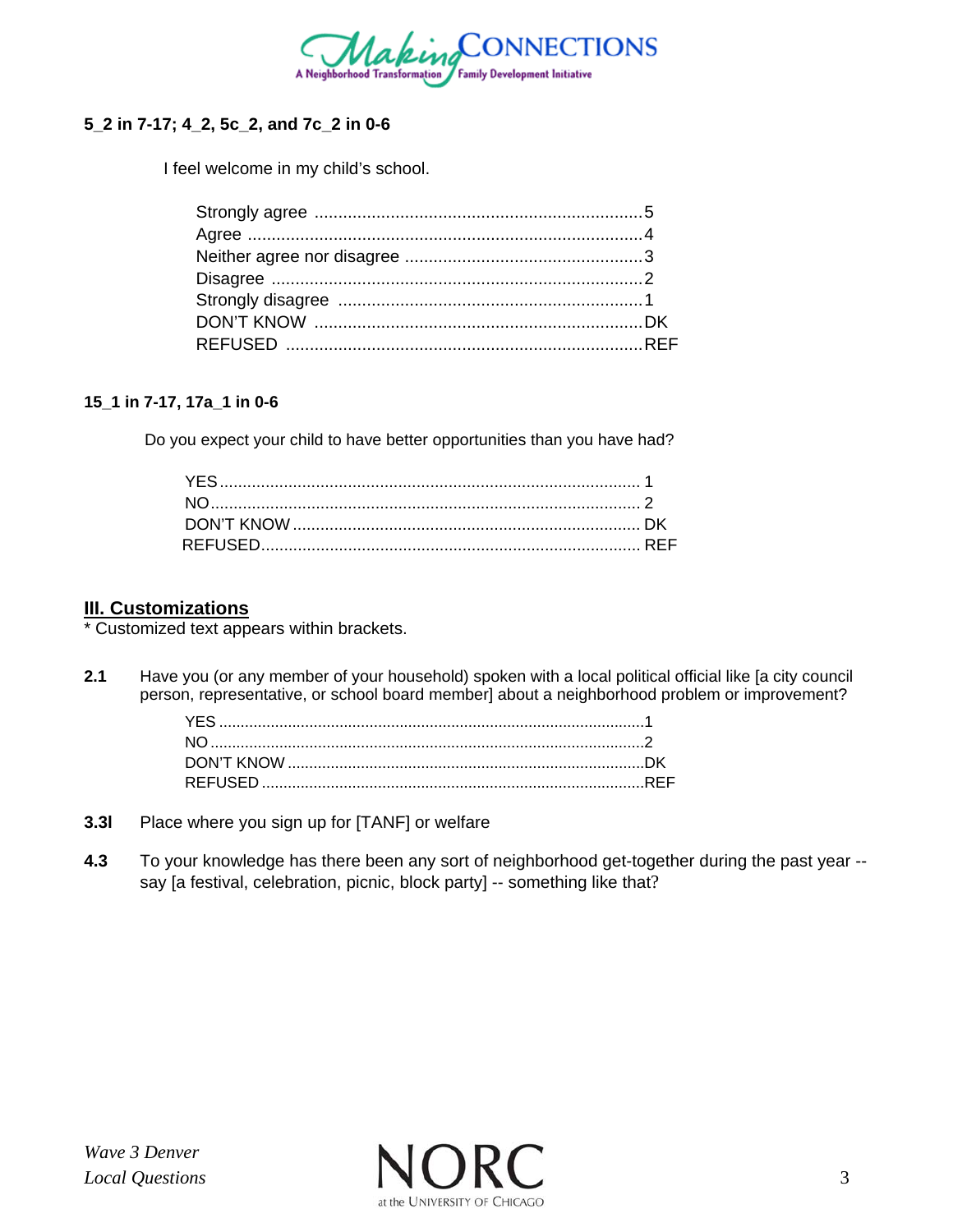

# **Wave 3 San Antonio Local Questions FINAL**

# **I. Local Questions in Main Questionnaire**

**1.6\_1** In the past school year did you or your spouse/partner attend any of the following activities at the schools your child(ren) attend? (circle all that apply)

| Individual meetings with teachers of your child(ren)4 |  |
|-------------------------------------------------------|--|
|                                                       |  |
|                                                       |  |
|                                                       |  |
|                                                       |  |
|                                                       |  |
|                                                       |  |

**1.7\_1** Do you take care of any children in your home who are not your own children and who are under the age of 6 years?

**6.8\_1** What is the main reason that you do not have health insurance from your job?

| I get health insurance from my spouse's/partner's job 3 |  |
|---------------------------------------------------------|--|
|                                                         |  |
|                                                         |  |
|                                                         |  |

**6.8\_2** What is the main reason that your family does not have health insurance from your job?

| My family gets health insurance from my |  |
|-----------------------------------------|--|
|                                         |  |
|                                         |  |
|                                         |  |
|                                         |  |
|                                         |  |

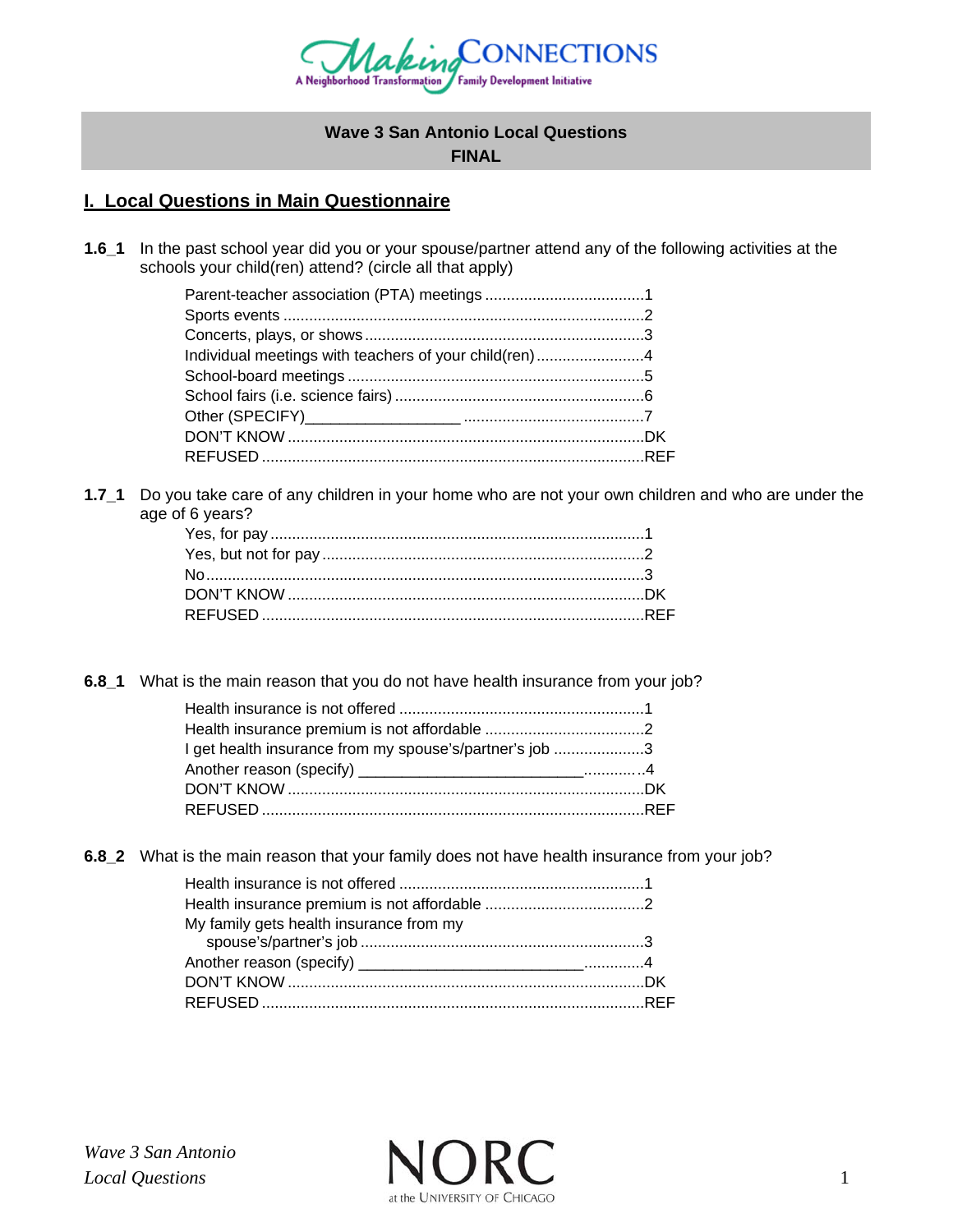

6.10\_1 What is the biggest problem you face in getting a job or getting a better job?

6.12\_1 Did your training/education lead to employment advancement?

6.16\_1 What is the main reason that your (spouse/partner) does not have health insurance from his/her job?

| My spouse/partner gets health insurance from my job 3 |  |
|-------------------------------------------------------|--|
|                                                       |  |
|                                                       |  |
|                                                       |  |

6.16\_2 What is the main reason that your family does not have health insurance from your (spouse's/partner's) job?

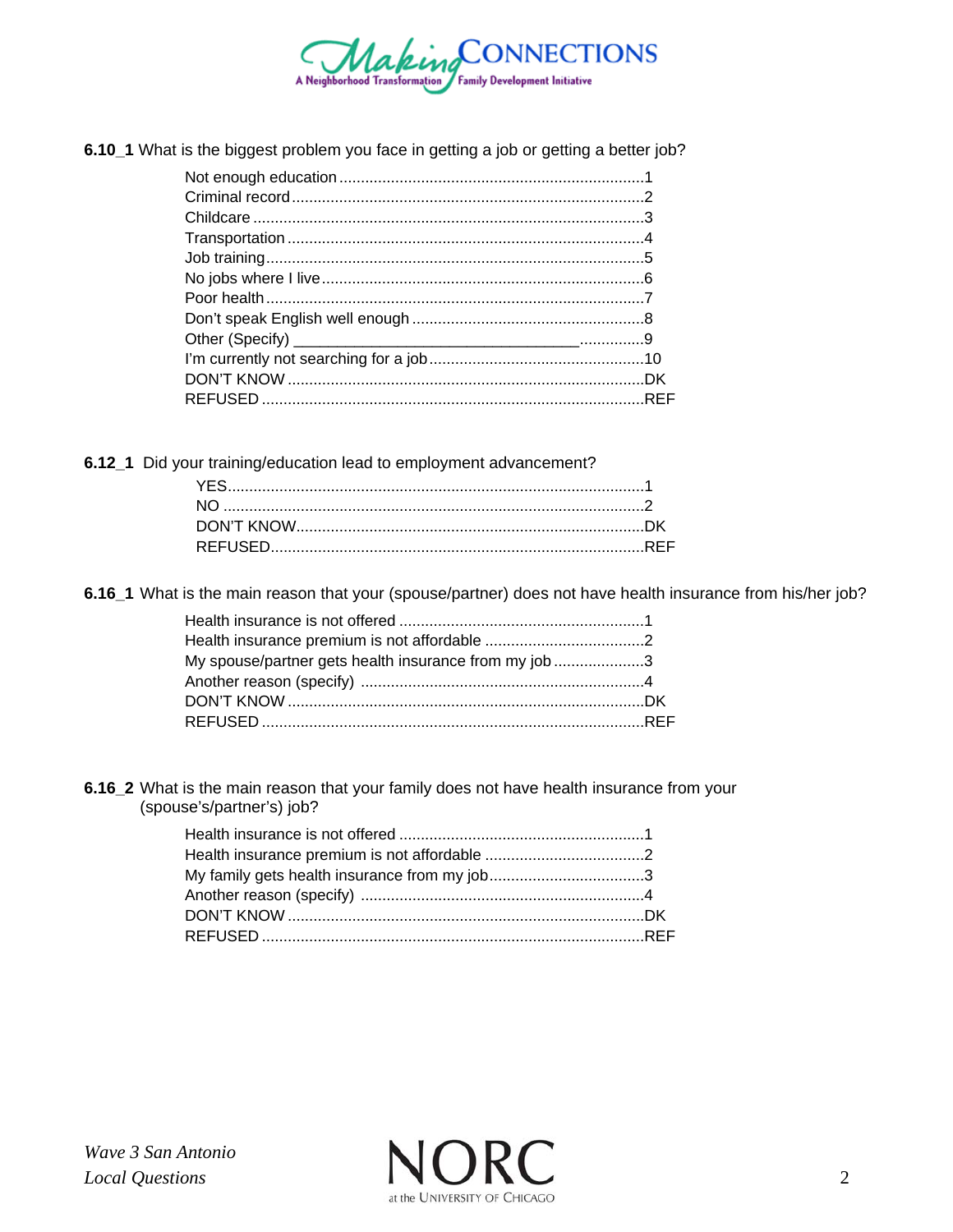

6.18\_1 What is the biggest problem your (spouse/partner) faces in getting a job or getting a better job?

| Spouse/partner currently not searching for a job10 |  |
|----------------------------------------------------|--|
|                                                    |  |
|                                                    |  |
|                                                    |  |

6.18\_2 In the last 12 months, has your (spouse/partner) completed any job training classes or education programs (GED classes, courses for college credit, apprentice programs, or other classes)?

6.18\_3 Did your (spouse/partner)'s training/education lead to employment advancement?

| - - -<br>-6<br>. 40I<br>۲۲<br>loan<br>avoav<br>1 N L I<br>_ |
|-------------------------------------------------------------|
|-------------------------------------------------------------|

6.42\_1 Has your mortgage payment gone up in the past 12 months?

| <b>6.43b_1</b> For school or college for your child(ren) |  |  |  |  |
|----------------------------------------------------------|--|--|--|--|
|----------------------------------------------------------|--|--|--|--|

6.49\_1 If your income were disrupted today, do you have enough accessible savings to get your household by for three months without any income?

Wave 3 San Antonio Local Questions

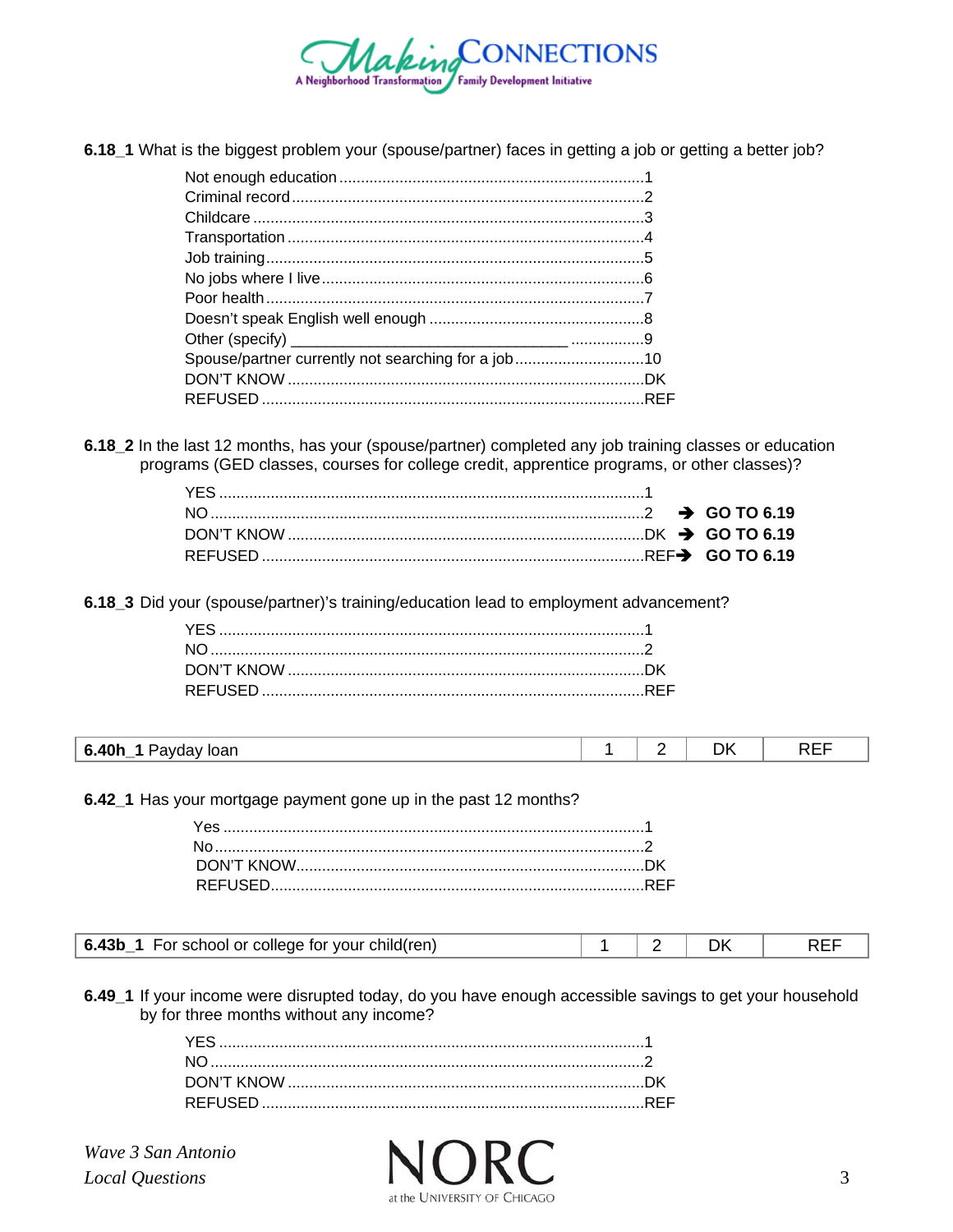

| 7.8_1 At home do you speak: |  |
|-----------------------------|--|
|                             |  |
|                             |  |
|                             |  |
|                             |  |
|                             |  |
|                             |  |
|                             |  |
|                             |  |

# **II. Local Questions in Child Questionnaires**

#### 4\_1 in 7-17, 3\_1 in 0-6

When [CHILD] receives homework, how often do you help him/her with it?

#### 4\_2 in 7-17, 3\_2 in 0-6

When you do not help [CHILD] with homework what is the main reason why?

| Someone else is helping [CHILD] with homework |  |
|-----------------------------------------------|--|
|                                               |  |
|                                               |  |
|                                               |  |
|                                               |  |
|                                               |  |
|                                               |  |
|                                               |  |
|                                               |  |

#### 4\_3 in 7-17, 3\_3 in 0-6

In a typical week, how often do you and [CHILD] eat dinner together?

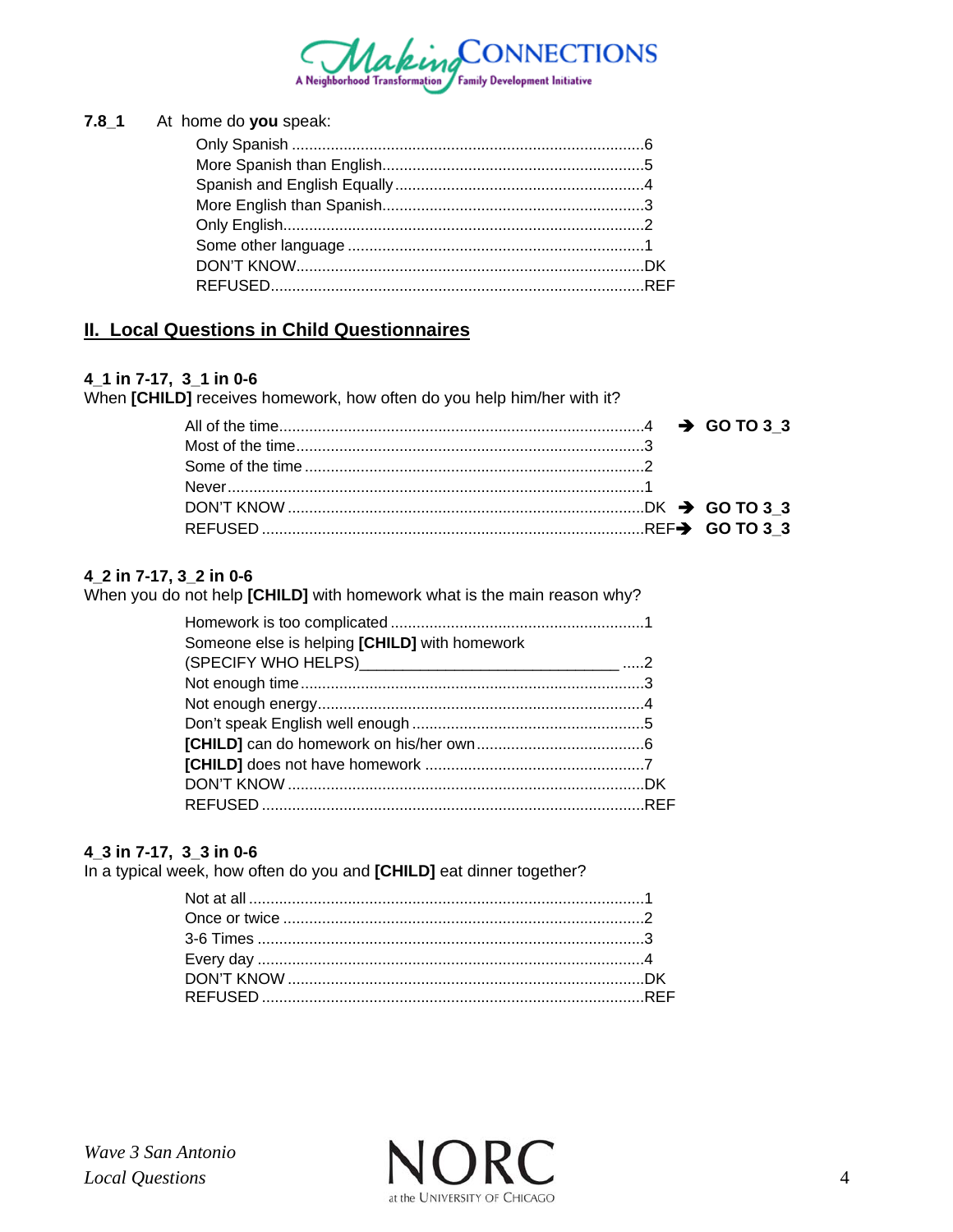

#### **14\_1 in 7-17, 16\_1 in 0-6**

What type of health insurance covers [CHILD]?

#### **15a\_1 in 7-17, 17a\_1 in 0-6**

Now I want to ask you about the number of times [CHILD] has gone to any of these for treatment and for screening or prevention. First, how often in the past 12 months has [CHILD] gone to any of these for treatment.

Now, how often in the past 12 months has [CHILD] gone to any of these for treatment?

#### **15a\_2 in 7-17, 17a\_2 in 0-6**

How often in the past 12 months has [CHILD] gone to any of these for screening or prevention?

#### **III. Customizations**

\* Customized text appears within brackets.

**2.1** Have you (or any member of your household) spoken with an elected official like a [school board member or a city council person] about a neighborhood problem or improvement?

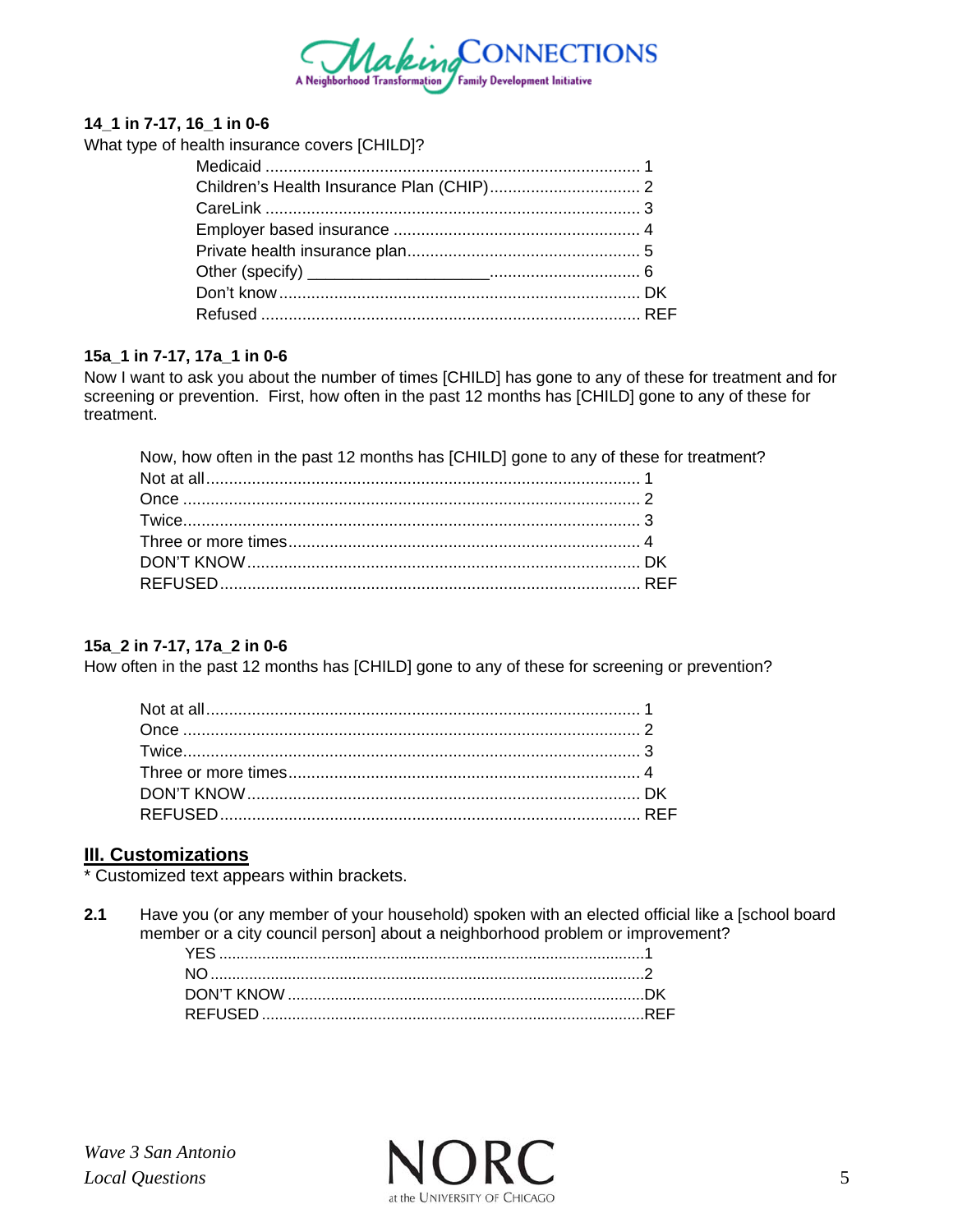

- **3.3l** Place where you sign up for [TANF, Lone Star,] or welfare
- **6.19g** Public assistance or welfare payments, such as [TANF or Lone Star], from the state or local welfare office?

### **In both Child Questionnaires**

# **SHOWCARD Q\_1**

#### **15 in 7-17, 17 in 0-6**

| <b>PHONE INTERVIEW ONLY:</b>               | Think about the main place where [CHILD] went or<br>would have gone for care if (s/he) was sick or needed<br>advice about (his/her) health. Is this place a [FI<br>INSTRUCTION: MAKE SURE TO READ THE ENTIRE<br>LIST <sub>I</sub> |
|--------------------------------------------|-----------------------------------------------------------------------------------------------------------------------------------------------------------------------------------------------------------------------------------|
| <b>IN-PERSON INTERVIEW</b><br><b>ONLY:</b> | Please look at Showcard AD. Think about the main<br>place where [CHILD] went or would have gone for care<br>if (s/he) was sick or needed advice about (his/her)<br>health. Is this place a                                        |

| Urgent care center or walk-in center other than a |  |
|---------------------------------------------------|--|
|                                                   |  |
|                                                   |  |
|                                                   |  |
|                                                   |  |
|                                                   |  |

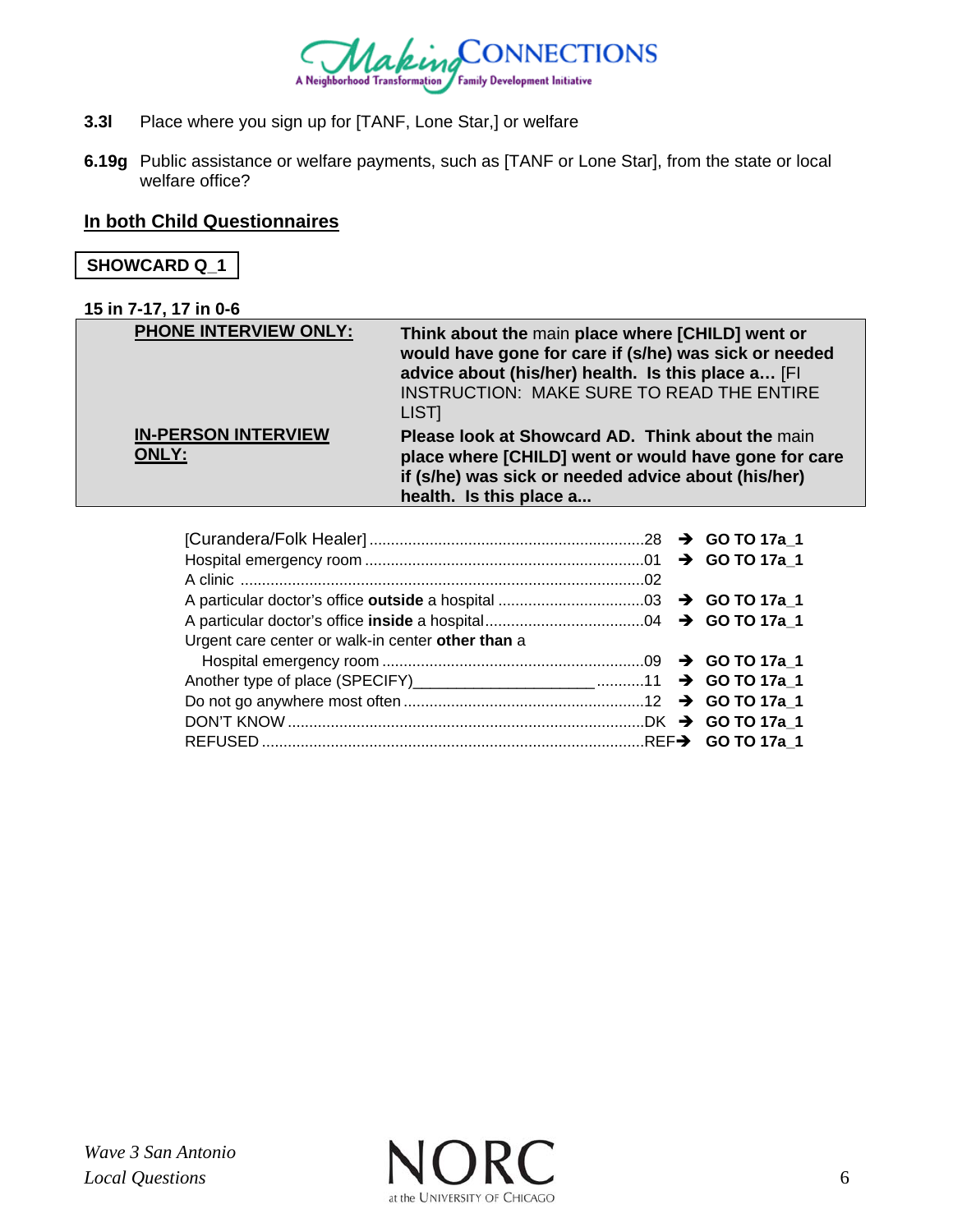

#### **Wave 3 White Center Local Questions**

**FINAL** 

# **I. Local Questions in White Center Main Questionnaire**

**1.8\_1** Think about what the idea "close-knit family" means to you. Would you say that you are a member of a close-knit family?

**QXQ: By "close-knit" we mean that family members stay in touch on a regular basis and are available to help out when there is a need.** 

**2.6\_1** While you have been in the US, have you ever been discriminated against because of your age, gender, social class, race or color, ethnic background or language, sexual orientation, religion or disability?

**2.6\_2** Why do you think you were discriminated against?

| REFUSED |  |
|---------|--|

**3.2\_1** Have you ever contacted the Police or Sheriff's Department to address crime or other problems in your neighborhood?

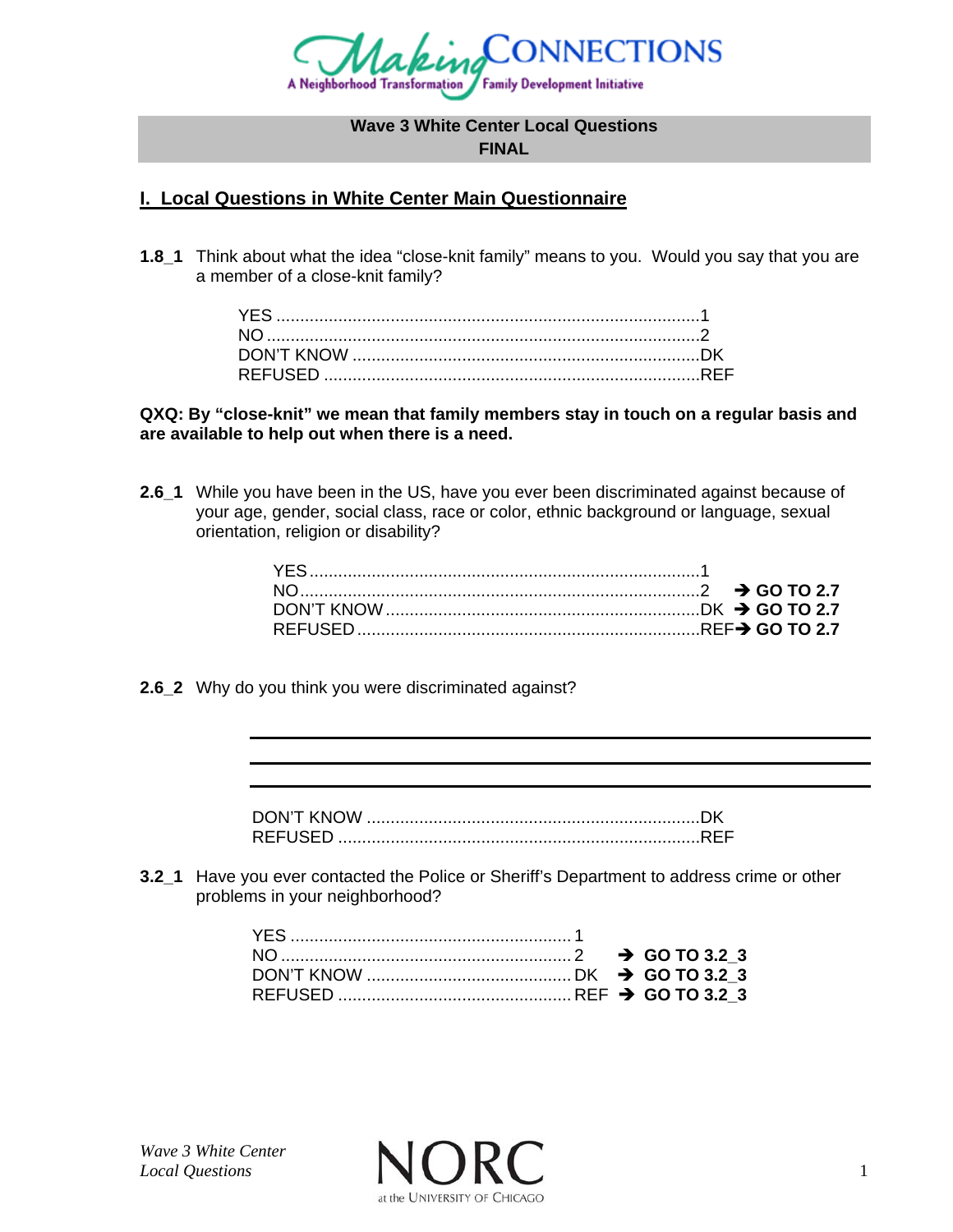

**3.2\_2** How satisfied were you with the way the Police or Sheriff's Department handled the situation the last time you called them? Were you…

**3.2\_3** The next question is about service providers. By service providers we mean people who help you or your family members get food stamps, housing, employment, education/tutoring help, or health care. Please tell me what you think about the following statement:

 The service providers I have come in contact with are sensitive to the needs of people who come from different cultures.

Would you say that you…

**4.4\_1** In 2008, John McCain ran against Barack Obama for President of the United States. Did you vote in the 2008 election for president?

**6.39 1** Have you ever applied for and been denied a loan?

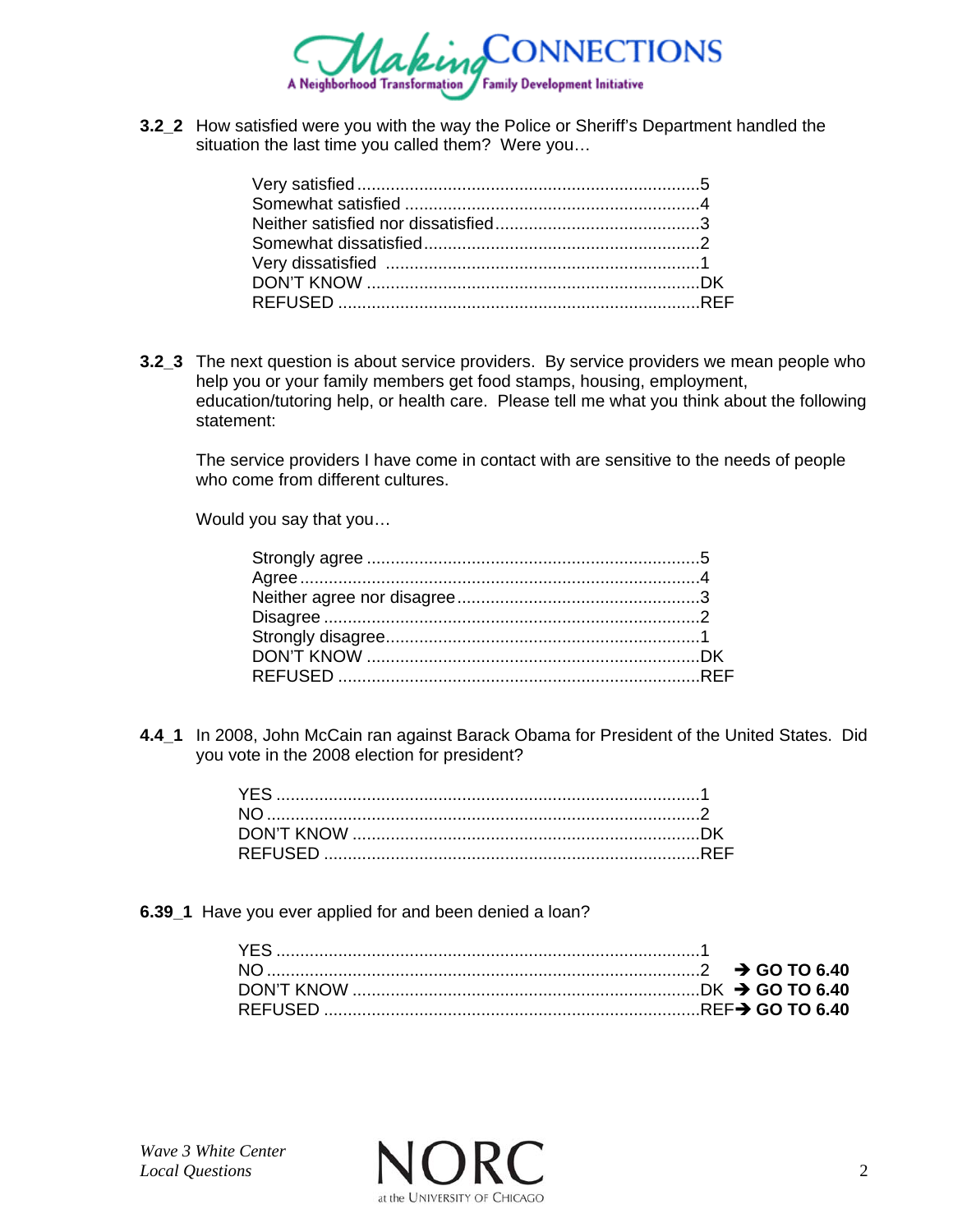

6.39\_2 Why do you think you were denied?

| DON'T KNOW      |  |
|-----------------|--|
| <b>REFLISED</b> |  |

#### 7.9\_1 How well can you speak English?

#### 7.9\_2 How well can you read English?

### II. Local Questions in White Center 0-6 & 7-17 Child Questionnaires

#### 11\_1 in 7-17; 6e\_1 and 8e\_1 in 0-6

Do you think that this care arrangement is the best situation for your child?

#### 8\_1 in 7-17, 11\_1 in 0-6

Did you go to any school related activities or events over the past school year, such as the first day of school, parent-teacher conferences, other teacher meetings, holiday events, sports activities or other events like these?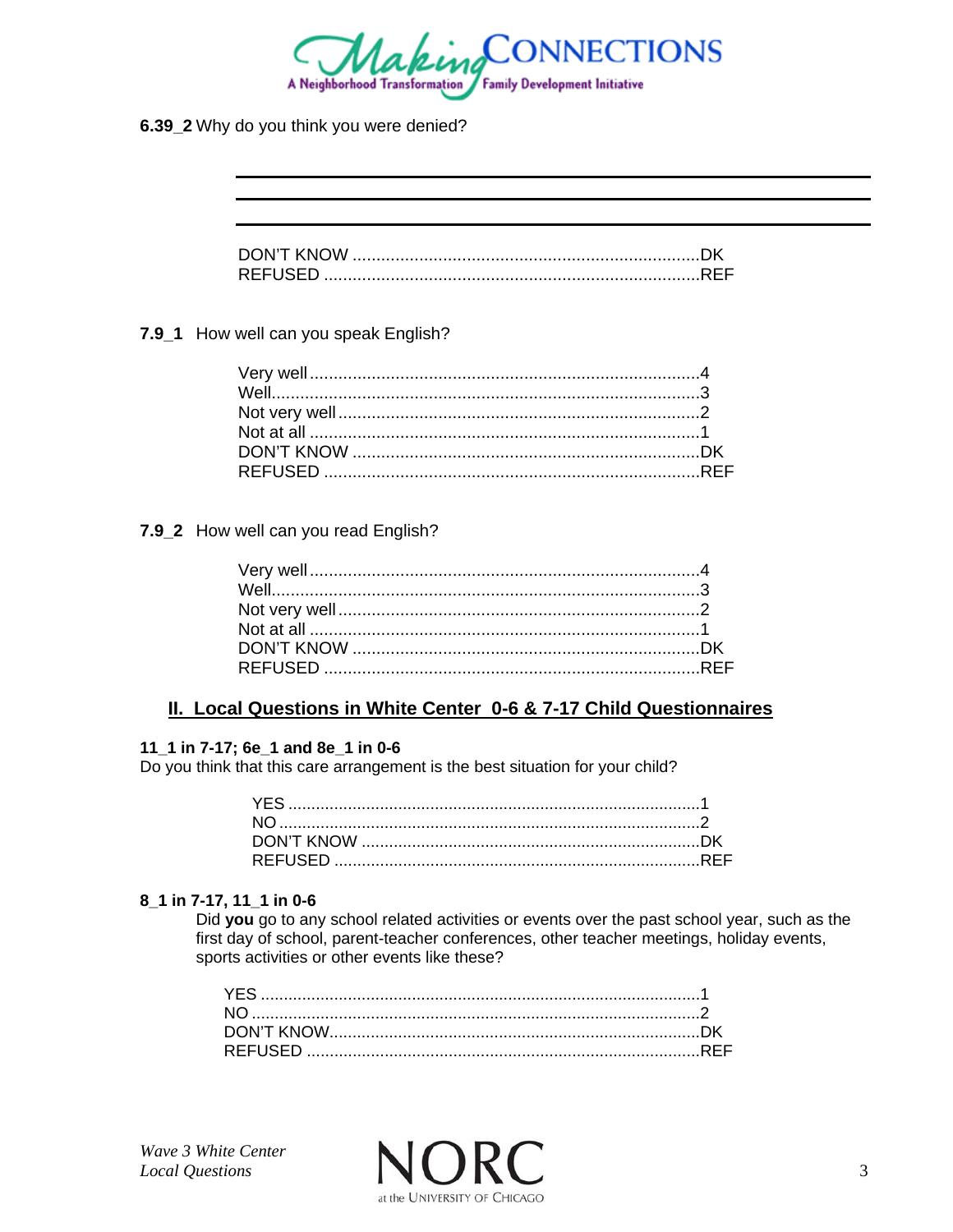

#### **8\_2 in 7-17, 11\_2 in 0-6**

Please tell me what you think about the following statement:

I feel welcome and am encouraged to come to my child's school.

Would you say that you…

#### **14\_1 in 7-17, 16\_1 in 0-6**

#### **16\_1 PHONE INTERVIEW ONLY:** Who provided prenatal care for this child before (he/she) was born? **[FI INSTRUCTION: MAKE SURE TO READ THE ENTIRE LIST]**

**IN-PERSON INTERVIEW ONLY:**

Please look at Showcard Q\_b. Who provided prenatal care for this child before (he/she) was born?

| Family member or trusted community member 5 |  |
|---------------------------------------------|--|
|                                             |  |
|                                             |  |
|                                             |  |
|                                             |  |
|                                             |  |
|                                             |  |

**QxQ: A "doula" is a woman experienced in childbirth who provides physical, emotional, and informational support to the mother before, during and just after childbirth.** 

# **III. Local Questions in White Center 0-6 Child Questionnaire**

| Do you or someone in your household engage in<br>the following activities with this child? | <b>YES</b> | <b>NO</b> | <b>DK</b> | <b>REF</b> |
|--------------------------------------------------------------------------------------------|------------|-----------|-----------|------------|
| 12 1 Tell stories?                                                                         | 1          | 2         | <b>DK</b> | <b>REF</b> |
| 12_2 Spend time cuddling and holding?                                                      |            | 2         | <b>DK</b> | <b>REF</b> |
| 12_3 Play games?                                                                           |            | 2         | DK        | <b>REF</b> |
| 12_4 Go to the park or a recreation center?                                                |            | 2         | DK        | <b>REF</b> |
| 12 5 Run errands?                                                                          |            | 2         | DK        | <b>REF</b> |
| 12_6 Speak or teach about your native culture?                                             |            | າ         | DK        | <b>REF</b> |

*Local Questions* 4 at the UNIVERSITY OF CHICAGO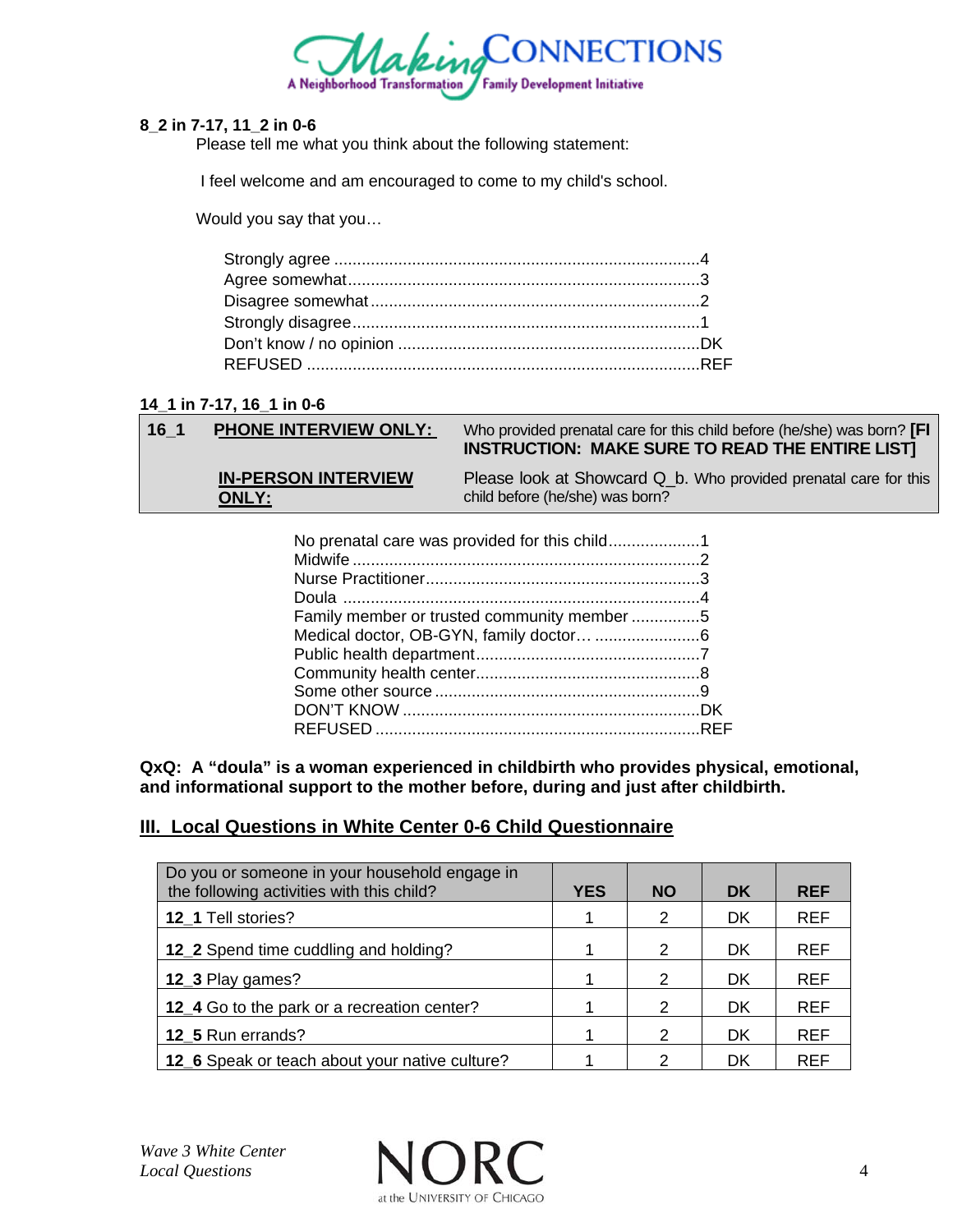

# **IV. Local Questions in White Center 7-17 Child Questionnaire**

| Do you or someone in your household engage in the<br>following activities with this child? | <b>YES</b> | <b>NO</b>     | <b>DK</b> | <b>REF</b> |
|--------------------------------------------------------------------------------------------|------------|---------------|-----------|------------|
| 9_1 Spend time talking about school or social activities?                                  |            | 2             | DK        | <b>REF</b> |
| 9 2 Set aside time and space to do homework?                                               |            | 2             | DK        | <b>REF</b> |
| 9 3 Meet their friends?                                                                    |            | $\mathcal{P}$ | DK        | <b>REF</b> |
| 9_4 Eat meals together?                                                                    |            | $\mathcal{P}$ | DK        | <b>REF</b> |
| 9_5 Speak or teach about your native culture?                                              |            | 2             | DK        | <b>REF</b> |

### **V. Customizations in Main White Center Questionnaire\***

- \* Customized text appears within brackets.
- **1.1** How long have you lived in the [White Center/Boulevard Park area/CITY]?

| YFARS | <b>MONTHS</b> |  |
|-------|---------------|--|
|       |               |  |
|       |               |  |

**2.1** Have you (or any member of your household) spoken with a local political official like [someone from Highline School Board, King County Sheriff's Office, King County government, or the governor's office] about a neighborhood problem or improvement?

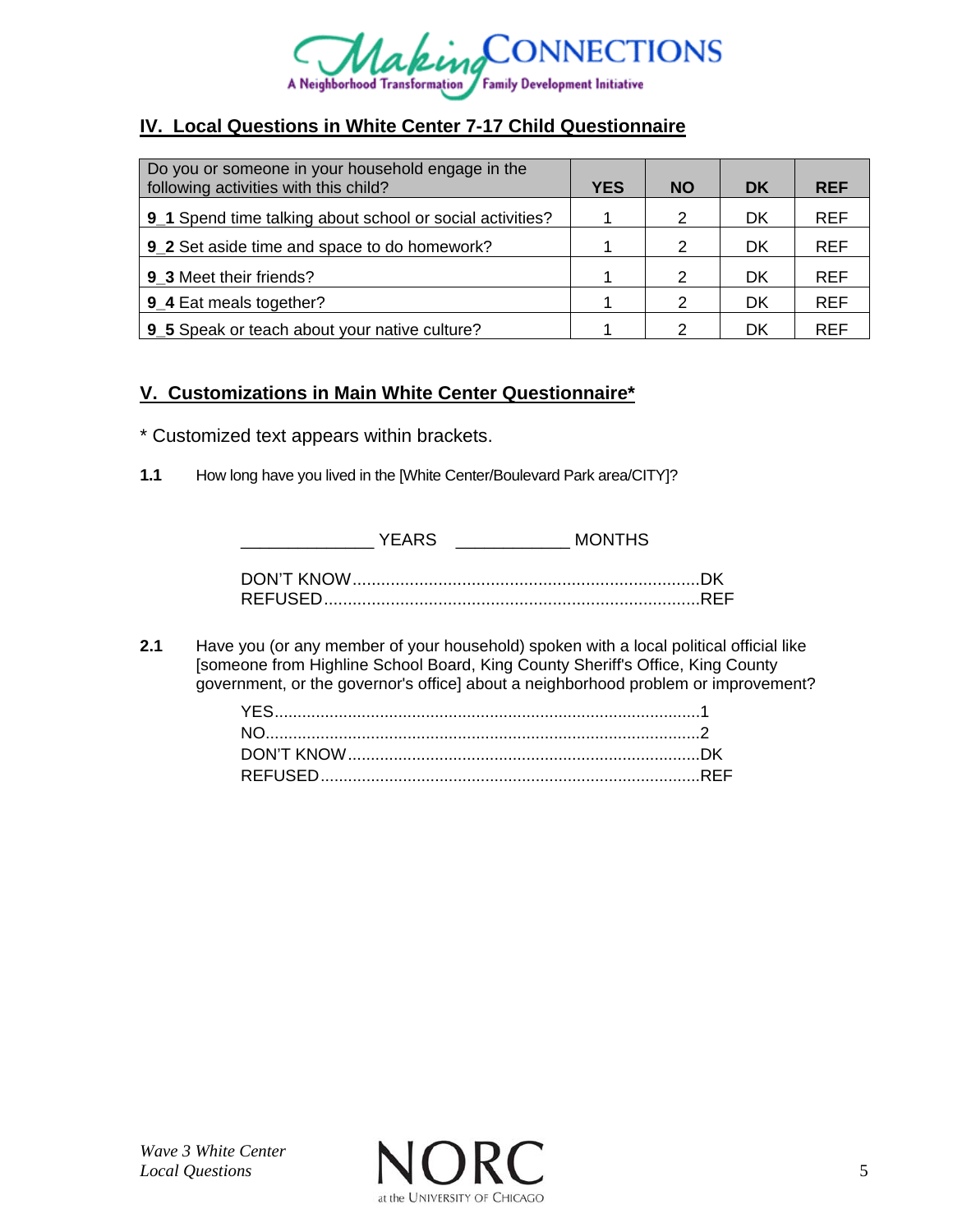

|                  | <b>SHOWCARD I</b>  |                                                                                                                                                                                                                                                      |                          |       |                                                          |                 |                                    |                             |                |
|------------------|--------------------|------------------------------------------------------------------------------------------------------------------------------------------------------------------------------------------------------------------------------------------------------|--------------------------|-------|----------------------------------------------------------|-----------------|------------------------------------|-----------------------------|----------------|
|                  | strongly disagree. | Thinking about the [Police or Sheriff's<br>Department] serving your neighborhood,<br>how strongly do you agree with the<br>following statements? The response<br>categories are: strongly agree, agree,<br>neither agree nor disagree, disagree, and |                          |       |                                                          |                 |                                    |                             |                |
| are:             |                    | Generally, the [Police or Sheriff's<br>Department] serving my neighborhood                                                                                                                                                                           | <b>Strongly</b><br>Agree | Agree | <b>Neither</b><br>Agree<br><b>Nor</b><br><b>Disagree</b> | <b>Disagree</b> | <b>Strongly</b><br><b>Disagree</b> | <b>DON'T</b><br><b>KNOW</b> | <b>REFUSED</b> |
| 3.2a             | residents.         | <b>Helpful</b> when dealing with                                                                                                                                                                                                                     | 5                        | 4     | 3                                                        | 2               |                                    | <b>DK</b>                   | <b>REF</b>     |
| 3.2 <sub>b</sub> | residents.         | Honest when dealing with                                                                                                                                                                                                                             | 5                        | 4     | 3                                                        | 2               |                                    | <b>DK</b>                   | <b>REF</b>     |
| 3.2 <sub>c</sub> |                    | Quick to respond when called.                                                                                                                                                                                                                        | 5                        | 4     | 3                                                        | 2               |                                    | <b>DK</b>                   | <b>REF</b>     |

# **6.5** How do you usually get to work? **CODE ALL THAT APPLY**

# **6.22** Who prepared your 2007 tax return [last] year?

| <b>H&amp;R BLOCK, JACKSON HEWITT, LIBERTY</b> |  |
|-----------------------------------------------|--|
|                                               |  |
|                                               |  |
| A FRIEND OR FAMILY MEMBER DID IT FOR ME4      |  |
|                                               |  |
|                                               |  |
|                                               |  |
|                                               |  |

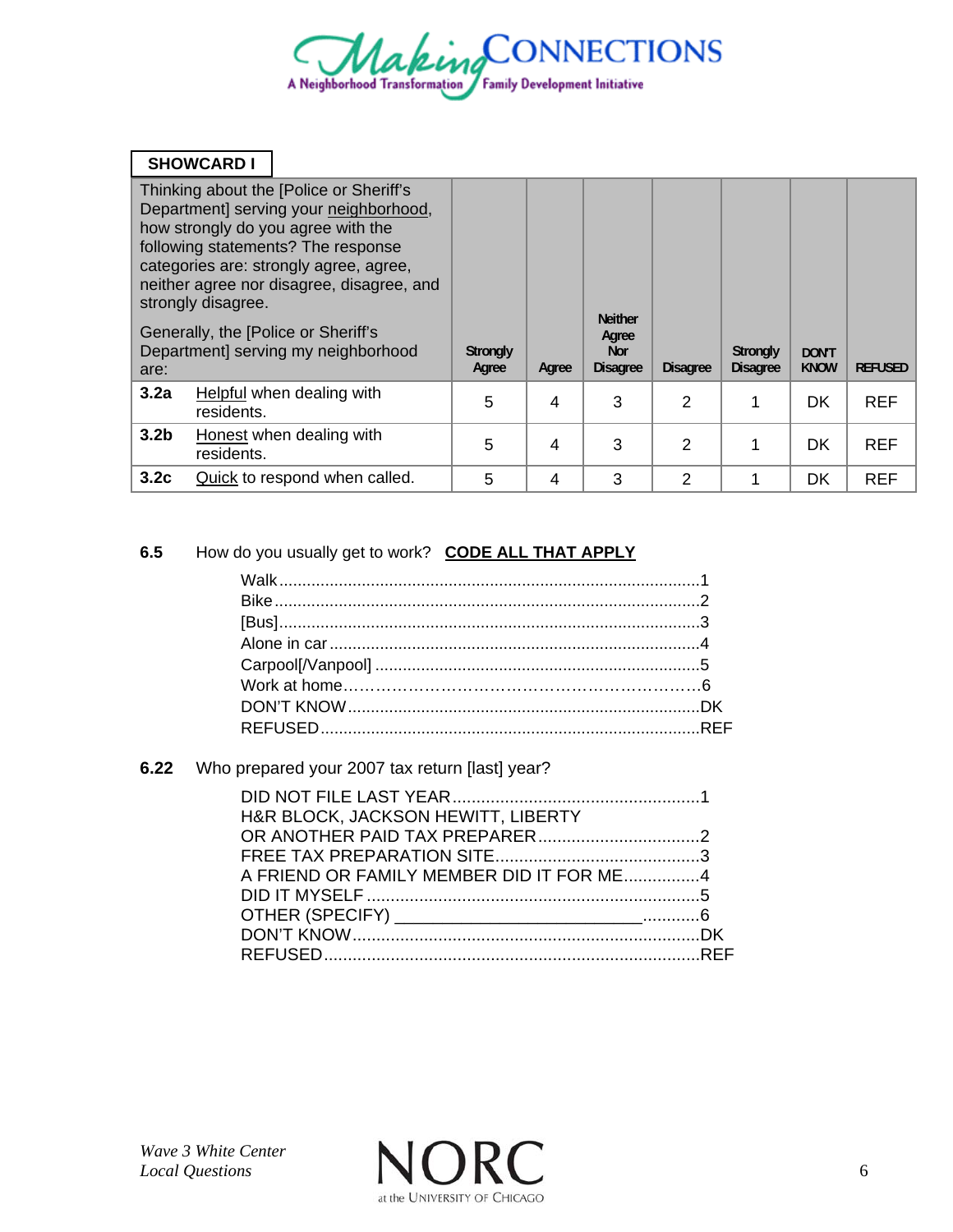

# **WAVE 3 PROVIDENCE LOCAL QUESTIONS**

**Final** 

# **I. Local Questions in Providence Main Questionnaire**

| <b>SHOWCARD A</b>                                                                                                                                                                                                                                                                          |                          |       |                                                |                 |                                    |                             |                |
|--------------------------------------------------------------------------------------------------------------------------------------------------------------------------------------------------------------------------------------------------------------------------------------------|--------------------------|-------|------------------------------------------------|-----------------|------------------------------------|-----------------------------|----------------|
| $\vert$ 1.5<br>I'm going to read some<br>statements about your<br>neighborhood, the people in it,<br>and things that happen in the<br>neighborhood. For each<br>statement, tell me whether you<br>strongly agree, agree, neither<br>agree nor disagree, disagree, or<br>strongly disagree. | <b>Strongly</b><br>Agree | Agree | <b>Neither</b><br>Agree Nor<br><b>Disagree</b> | <b>Disagree</b> | <b>Strongly</b><br><b>Disagree</b> | <b>DON'T</b><br><b>KNOW</b> | <b>REFUSED</b> |
| 1.5e_1 I am proud to live in this<br>neighborhood.                                                                                                                                                                                                                                         | 5                        | 4     | 3                                              | 2               |                                    | DK                          | <b>REF</b>     |

1.6\_1a How often have you gone to your [child's/children's] school to talk about your child?

**1.6\_1** Have you experienced recent increases in the cost of child care for any of your children? Please make sure to include any increases in your co-payment for childcare services.

| NO CHILDREN IN HOUSEHOLD ARE IN CHILD CARE 3 $\rightarrow$ GO TO 1.6 3 |  |  |
|------------------------------------------------------------------------|--|--|
|                                                                        |  |  |
|                                                                        |  |  |
|                                                                        |  |  |

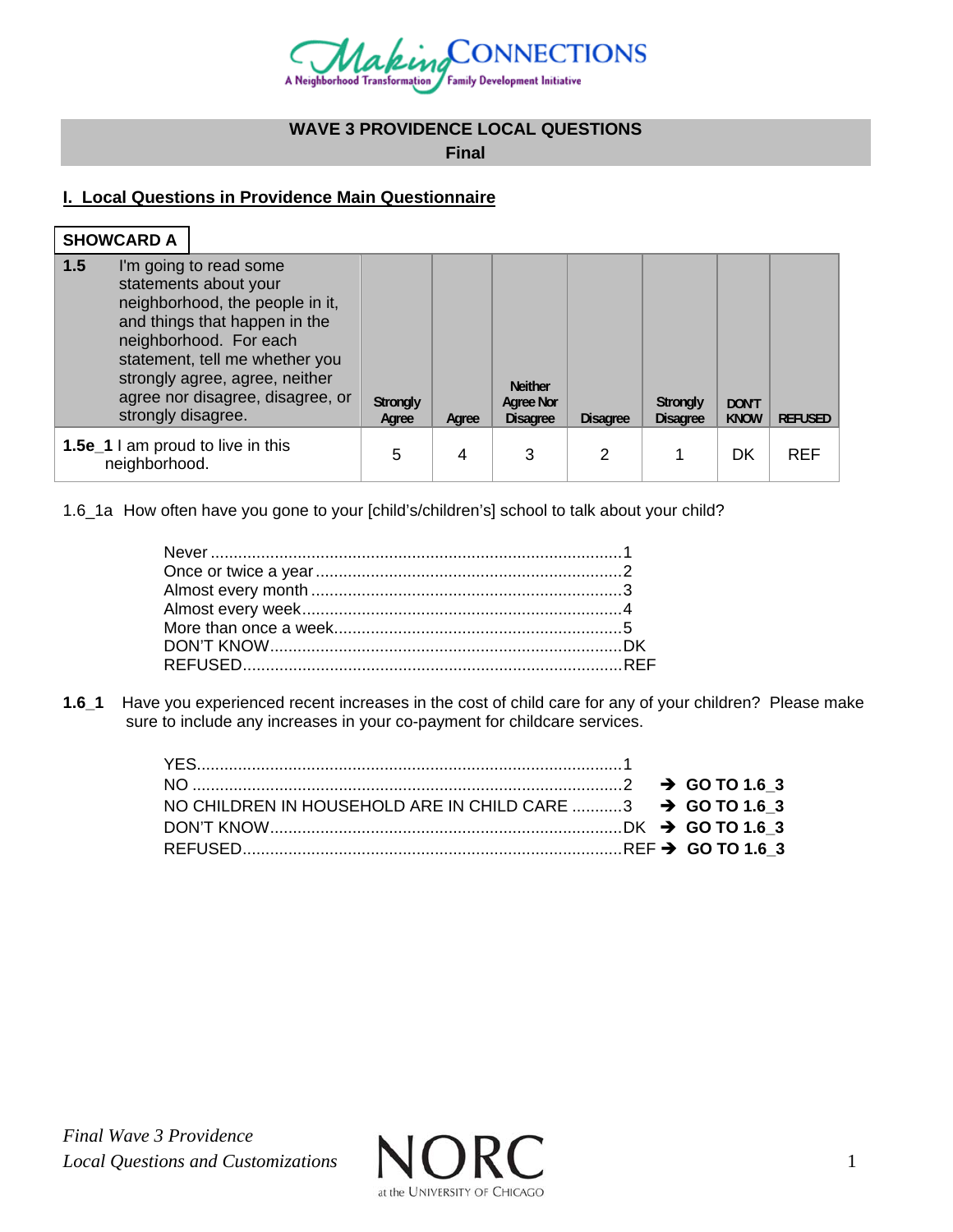

#### **SHOWCARD C**

| 1.62 | <b>PHONE INTERVIEWS ONLY:</b> I am going to read some ways in<br>which your child may have been affected because of the increases<br>in the cost of child care. Please answer yes or no to each statement.                            |            |               |              |                     |
|------|---------------------------------------------------------------------------------------------------------------------------------------------------------------------------------------------------------------------------------------|------------|---------------|--------------|---------------------|
|      | IN-PERSON INTERVIEWS ONLY: Please look at Showcard C. I am<br>going to read some ways in which your child may have been<br>affected because of the increases in the cost of child care. Please<br>answer yes or no to each statement. | <b>YES</b> | <b>NO</b>     | <b>DON'T</b> | <b>KNOW REFUSED</b> |
| А.   | Because of the increased cost of child care a child in my household<br>had to switch from a center to family child care                                                                                                               |            | 2             | DK.          | <b>REF</b>          |
| В.   | Because of the increased cost of child care a child in my household<br>had to switch from family child care to being cared for by a member<br>of my family                                                                            | 1          | $\mathcal{P}$ | DK.          | <b>REF</b>          |
| C.   | Because of the increased cost of child care I now have to care for a<br>child at home                                                                                                                                                 |            | $\mathcal{P}$ | DK.          | <b>REF</b>          |
| D.   | Because of the increased cost of child care a child in my household<br>was affected in some other way                                                                                                                                 |            | 2             | <b>DK</b>    | <b>REF</b>          |

# **SKIP: IF 1.6\_2d = 2, DK, OR REF GO TO 1.6\_3. OTHERWISE CONTINUE.**

**1.6\_2f** In what other way was your household affected by the increased cost of child care?

**1.6\_3** Please tell me if you agree or disagree with the following statement:

If I could read or write English better I could be more of a help in getting my (child/children) ready for school.

 $\Box$  $\Box$  $\Box$  $\Box$ 

Would you say that you…

*Final Wave 3 Providence Local Questions and Customizations* **NNN** 

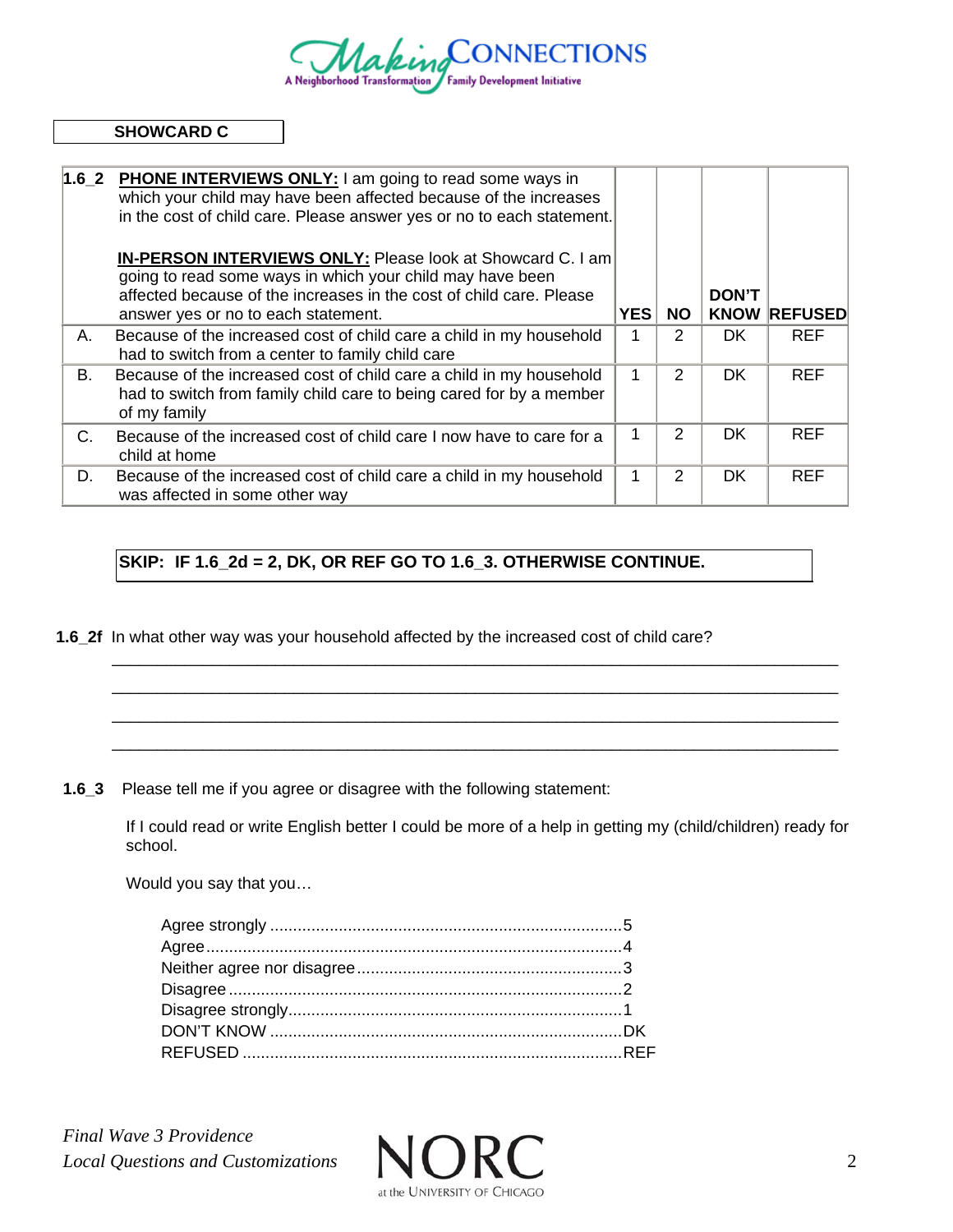

**1.6\_4** Is English your native language?

**1.12w\_1** Did you move because the landlord of the building you lived in was foreclosed on?

# **SHOWCARD G**

|                  | 2.6_1 For each statement, tell me<br>whether you strongly agree,<br>agree, neither agree nor<br>disagree, disagree, or<br>strongly disagree. | <b>Strongly</b><br>Agree | Agree | <b>Neither</b><br><b>Agree Nor</b><br><b>Disagree</b> | <b>Disagree</b> | Strongly<br><b>Disagree</b> | <b>DON'T</b><br><b>KNOW</b> | <b>REFUSED</b> |
|------------------|----------------------------------------------------------------------------------------------------------------------------------------------|--------------------------|-------|-------------------------------------------------------|-----------------|-----------------------------|-----------------------------|----------------|
| $2.6\_1$         | I feel that I am a positive role<br>model in my community.                                                                                   | 5                        | 4     | 3                                                     | 2               |                             | DK                          | <b>REF</b>     |
| 2.6 <sub>2</sub> | I know who to call when<br>there is a problem in my<br>neighborhood, such as drug<br>activity, potholes, or<br>abandoned buildings.          | 5                        | 4     | 3                                                     | 2               |                             | DK                          | <b>REF</b>     |

**2.6\_2a** Have you ever called the police, or a community, religious, or political leader, or 211 about a problem in your neighborhood?

**2.6\_2b** Was action taken as a result of your call?

*Final Wave 3 Providence Local Questions and Customizations* **NNN**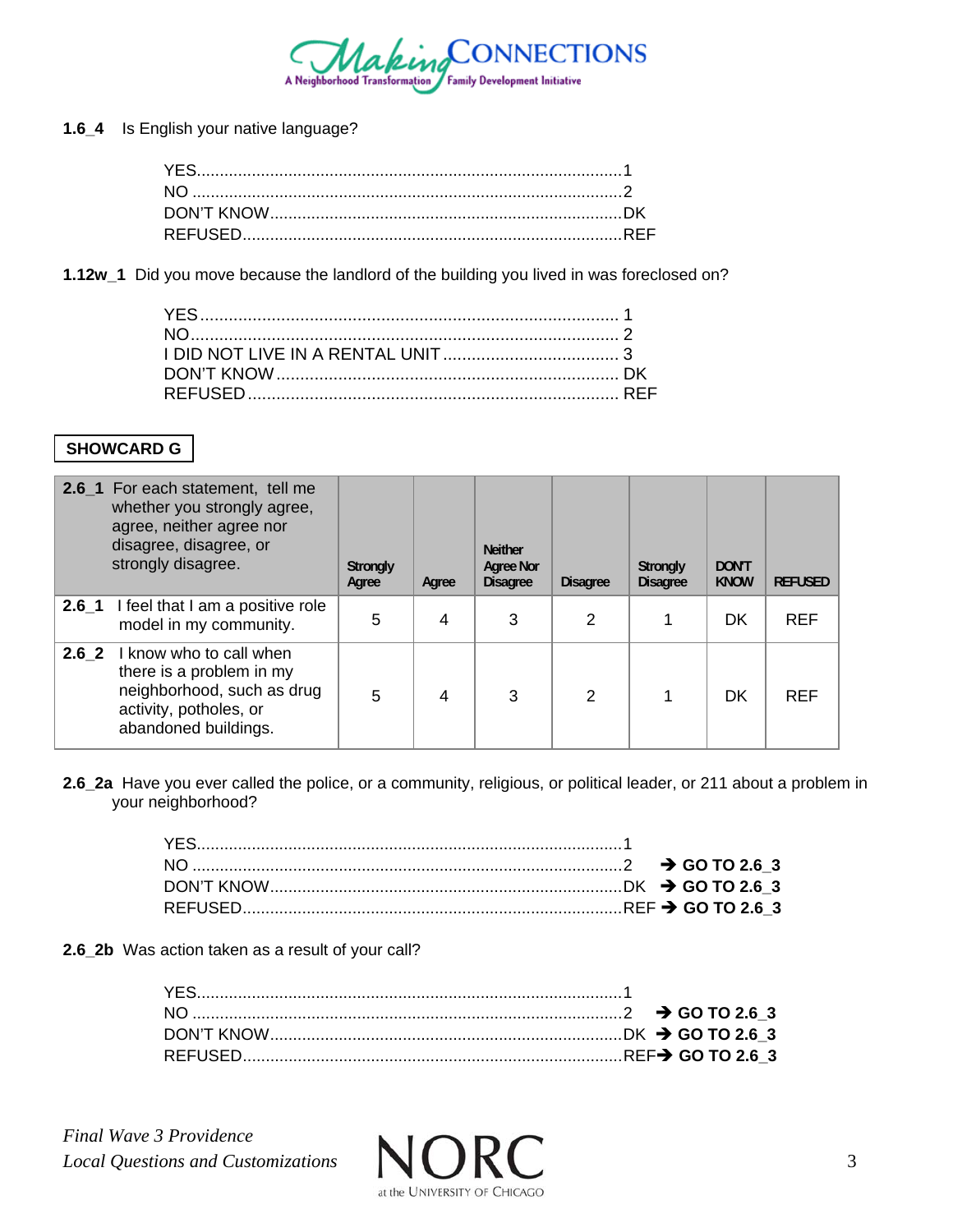

2.6 2c How satisfied were you with the actions taken? Were you...

2.6\_3 Have there been any organized efforts to reduce violence in your community, for example after school youth programs or community rallies?

2.6\_3a Have you participated in any of these activities?

3.2\_1 During the past year, have you had to wait for services or assistance because you didn't speak enough English and there was no one to translate for you?

4.4\_1 Have you ever participated in a leadership training program?

4.4\_2 Have you ever attended community organization or leadership organization meetings in your neighborhood?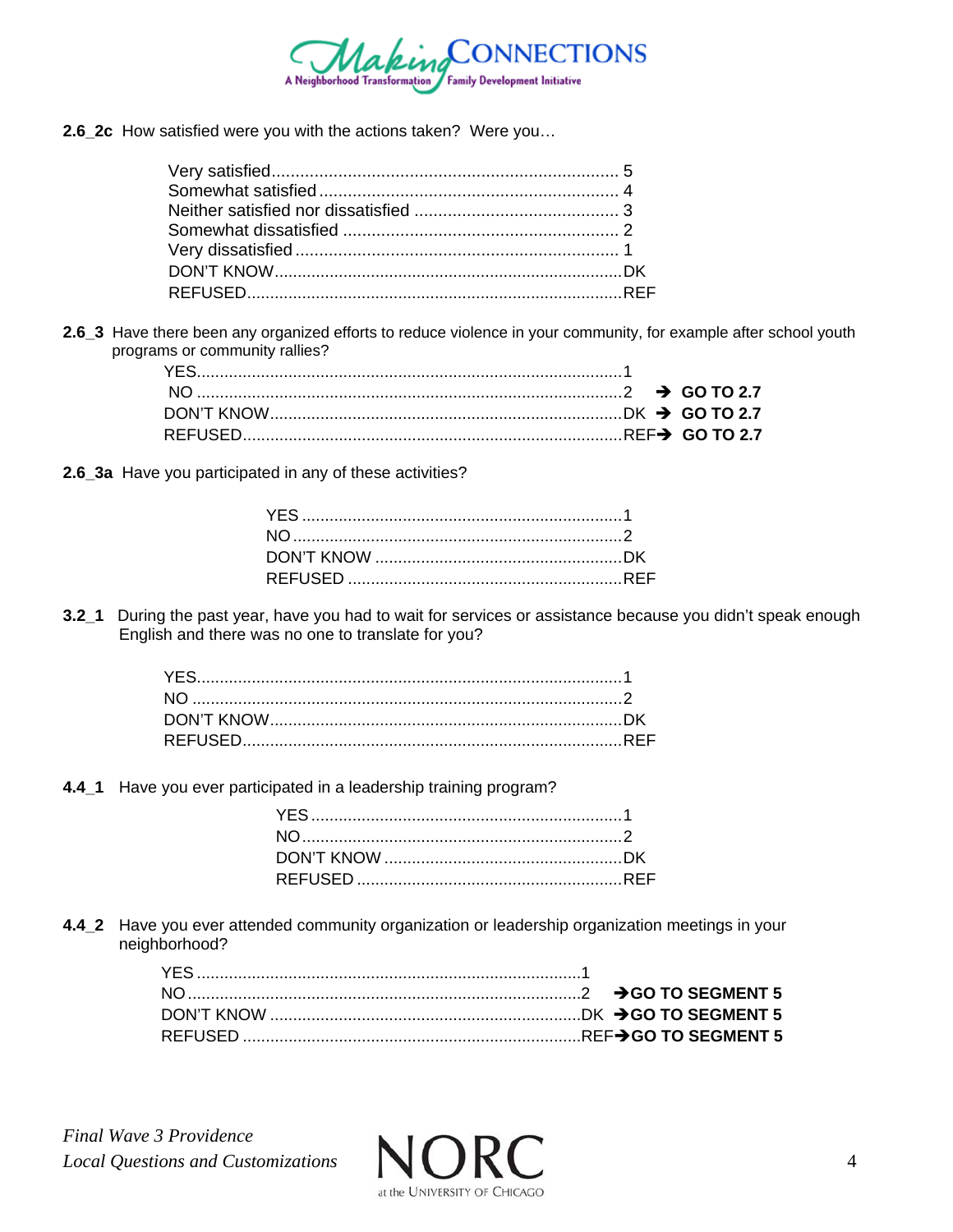

4.4\_3 Have you served in a leadership role for a neighborhood organization in the last year?

#### 5\_a in 7-17, 4\_1 in 0-6

4 1 How many of CHILD's parent-teacher conferences did you attend in the past school year?

 $5<sub>1</sub>$ Does the child spend any time alone, that is, without supervision from an adult or a teenage relative age 14 or over?

#### **GO TO SKIP BOX BEFORE Q9**

#### 7-17 only

11\_1 Does the child spend any time alone, that, is without supervision from an adult or a teenage relative age 14 or over?

#### 7-17 only

11a\_1 Does [CHILD] spend any time without adult supervision?

**Final Wave 3 Providence Local Questions and Customizations** 

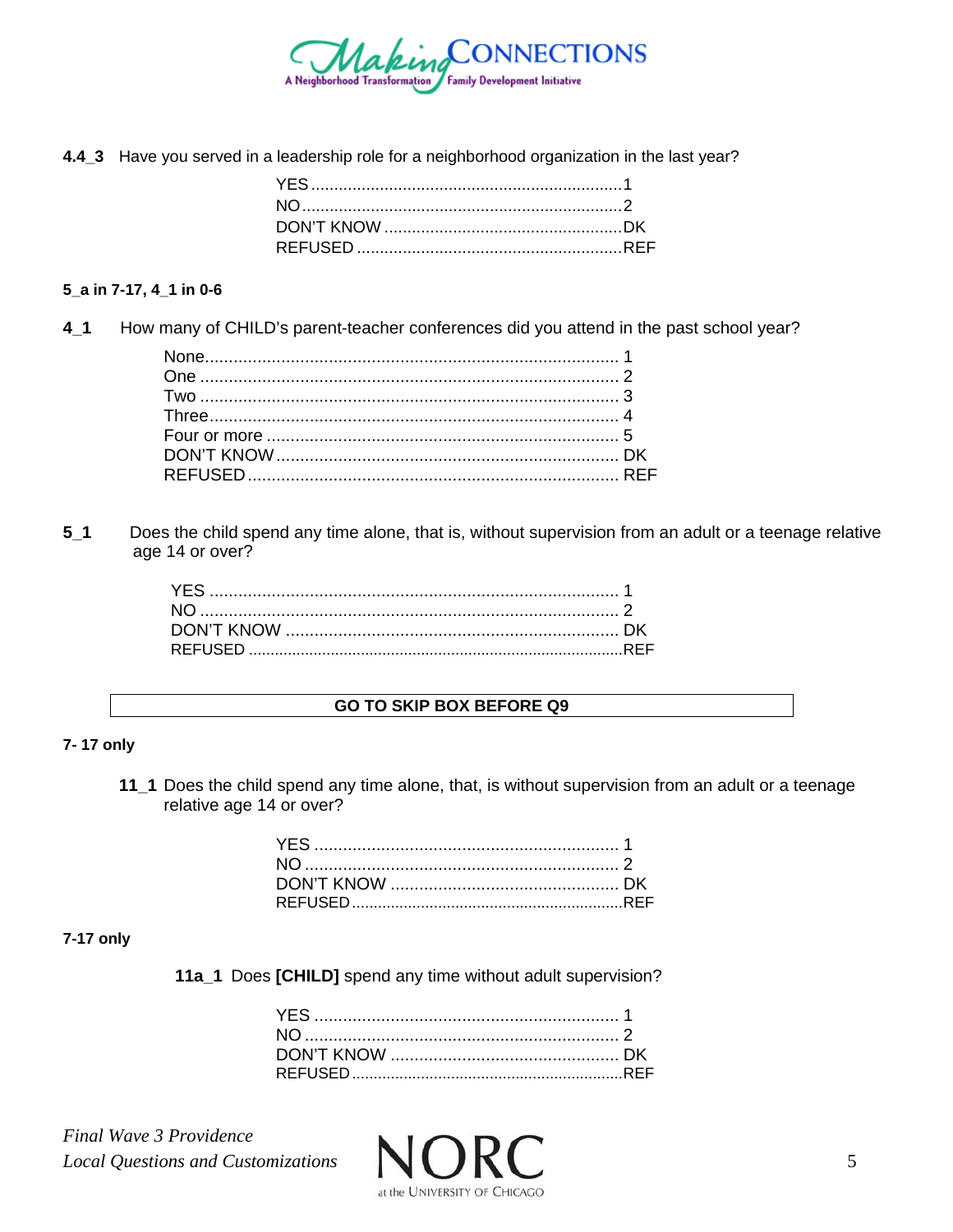

#### **II. Customizations\***

\* Customized text is in brackets below.

2.1 Have you (or any member of your household) spoken with a local political official like [your city councilperson or the mayor's office] about a neighborhood problem or improvement?

**3.3l** Have you (or any member of your household) used a place where you sign up for [FIP (Family Independence Program) or welfare] in the last 12 months?

#### **6.22** Who prepared your [2008] tax return last year?

| H&R BLOCK, JACKSON HEWITT, LIBERTY        |  |
|-------------------------------------------|--|
|                                           |  |
|                                           |  |
| A FRIEND OR FAMILY MEMBER DID IT FOR ME 4 |  |
|                                           |  |
|                                           |  |
|                                           |  |
|                                           |  |

#### **Q15 in 7-17, Q17 in 0-6**

# **SHOWCARD AB**

| 15. | <b>PHONE INTERVIEW ONLY:</b>                      | Think about the main place where [CHILD] went or would have<br>gone for care if (s/he) was sick or needed advice about<br>(his/her) health. Is this place a [FI INSTRUCTION: MAKE<br><b>SURE TO READ THE ENTIRE LIST!</b> |  |                        |
|-----|---------------------------------------------------|---------------------------------------------------------------------------------------------------------------------------------------------------------------------------------------------------------------------------|--|------------------------|
|     | <b>IN-PERSON INTERVIEW ONLY:</b>                  | Please look at Showcard AB. Think about the main place<br>where [CHILD] went or would have gone for care if (s/he) was<br>sick or needed advice about (his/her) health. Is this place a                                   |  |                        |
|     |                                                   |                                                                                                                                                                                                                           |  |                        |
|     |                                                   |                                                                                                                                                                                                                           |  |                        |
|     |                                                   |                                                                                                                                                                                                                           |  | $\rightarrow$ GO TO 16 |
|     |                                                   |                                                                                                                                                                                                                           |  | $\rightarrow$ GO TO 16 |
|     |                                                   |                                                                                                                                                                                                                           |  |                        |
|     |                                                   |                                                                                                                                                                                                                           |  |                        |
|     |                                                   |                                                                                                                                                                                                                           |  |                        |
|     |                                                   |                                                                                                                                                                                                                           |  |                        |
|     | Urgent care center or walk-in center other than a |                                                                                                                                                                                                                           |  |                        |
|     |                                                   |                                                                                                                                                                                                                           |  | $\rightarrow$ GO TO 16 |
|     |                                                   |                                                                                                                                                                                                                           |  |                        |
|     |                                                   |                                                                                                                                                                                                                           |  |                        |
|     |                                                   |                                                                                                                                                                                                                           |  |                        |
|     |                                                   |                                                                                                                                                                                                                           |  |                        |
|     |                                                   |                                                                                                                                                                                                                           |  |                        |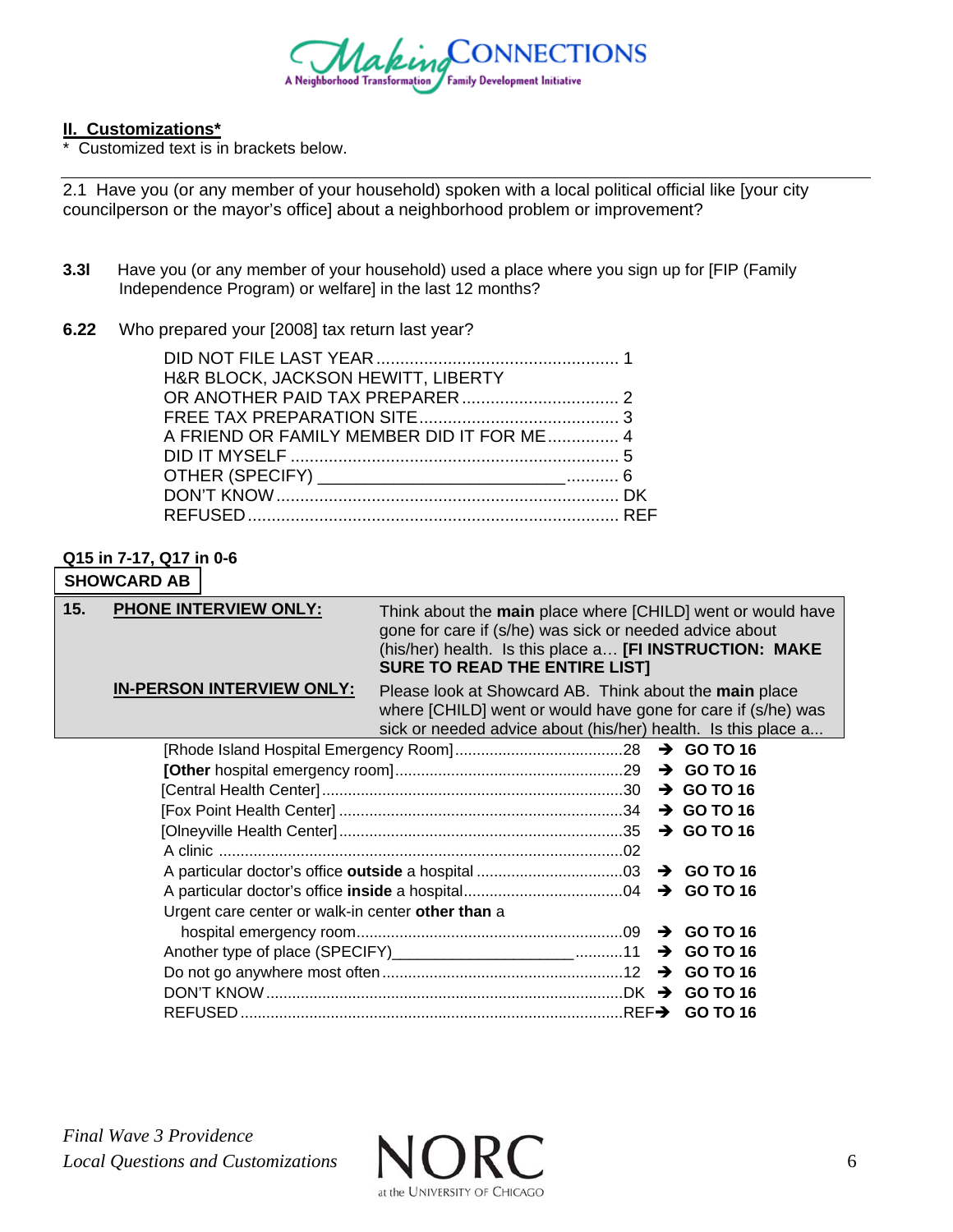

# **SHOWCARD AC**

**15a.** W

| ould that be wide                             |  |
|-----------------------------------------------|--|
|                                               |  |
|                                               |  |
|                                               |  |
|                                               |  |
| A community health center or                  |  |
|                                               |  |
|                                               |  |
| The health department / health                |  |
|                                               |  |
| Planned Parenthood or family planning clinic7 |  |
|                                               |  |
|                                               |  |
|                                               |  |

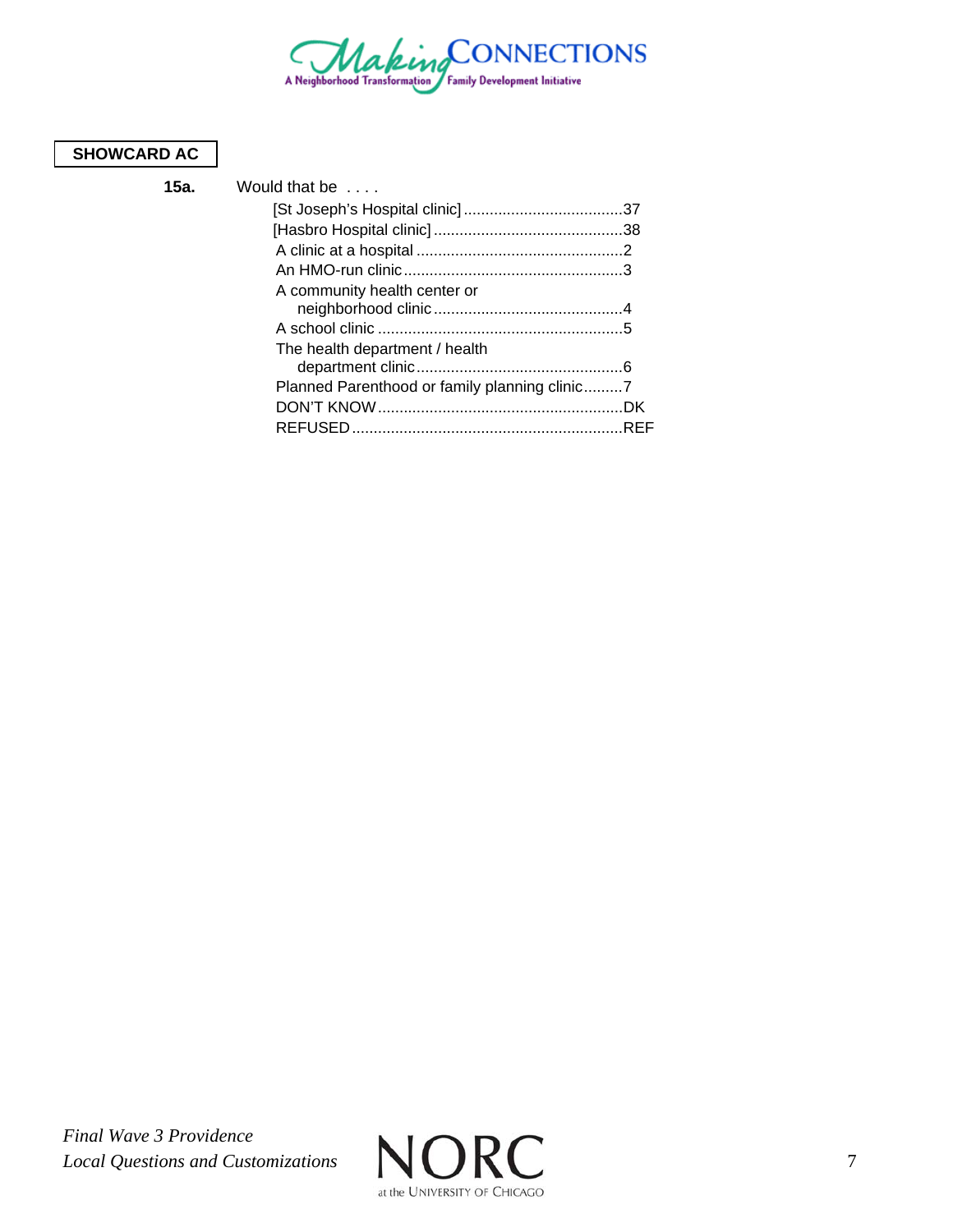

# **Wave 3 Louisville Local Questions**

**Final** 

# **I. Local Questions in Main Questionnaire**

# **SHOWCARD C\_1 1.7\_1 PHONE INTERVIEWS ONLY:** If you needed help or advice with a personal problem, such as feelings of depression or feelings of being overwhelmed, where would you most likely go to get that help? **IN-PERSON INTERVIEWS ONLY:** Please see Showcard C\_1. If you needed help or advice with a personal problem, such as feelings of depression or feelings of being overwhelmed, where would you most likely go to get that help? A spouse or partner .................................................................... 1 A friend ....................................................................................... 2 A relative .................................................................................... 3 A health professional .................................................................. 4 A Pastor or minister .................................................................... 5 A group at your church ............................................................... 6 Some other person or place (specify) \_\_\_\_\_\_\_\_\_\_\_\_ ................ 7 DON'T KNOW ............................................................................ DK REFUSED .................................................................................. REF

**1.7\_2** Imagine that you were looking for a different house or apartment to live in. Would you want to stay in the neighborhood you live in now?

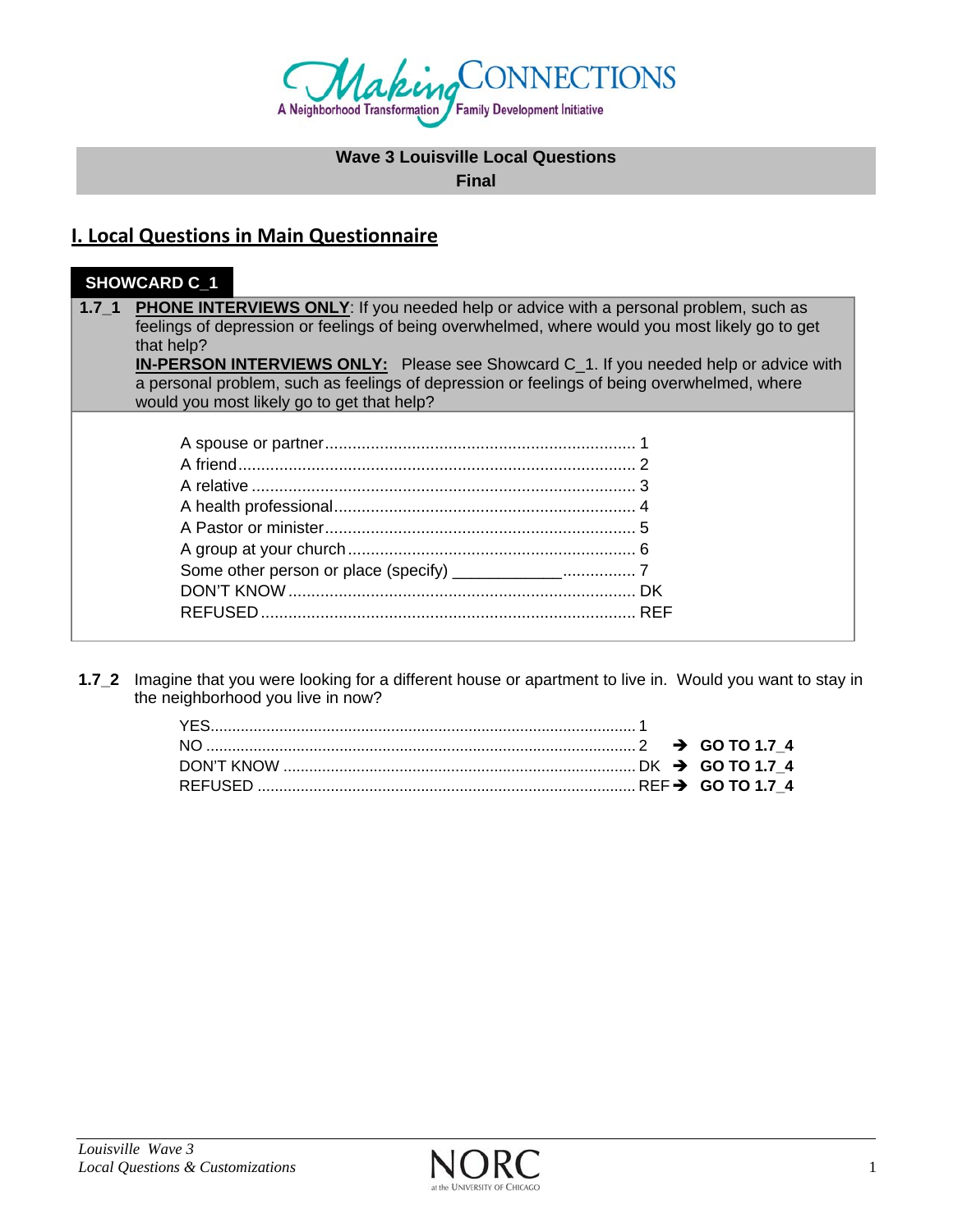

#### **SHOWCARD C\_2**

**1.7\_3 PHONE INTERVIEWS ONLY**: Which would you say is the most important reason you would choose to stay in this neighborhood?

**IN-PERSON INTERVIEWS ONLY:** Please see Showcard C\_2. Which would you say is the most important reason you would choose to stay in this neighborhood?

| I have easy access to grocery stores and other services 6 |  |
|-----------------------------------------------------------|--|
|                                                           |  |
|                                                           |  |
|                                                           |  |
|                                                           |  |
|                                                           |  |
|                                                           |  |
|                                                           |  |
|                                                           |  |

#### **SKIP: GO TO 1.8**

# **SHOWCARD C\_3**

|                                    | 1.7_4 PHONE INTERVIEWS ONLY: Which would you say is the most important reason you would |  |
|------------------------------------|-----------------------------------------------------------------------------------------|--|
| choose to leave this neighborhood? |                                                                                         |  |
|                                    |                                                                                         |  |

| <b>IN-PERSON INTERVIEWS ONLY:</b> Please see Showcard C_3. Which would you say is the most |  |
|--------------------------------------------------------------------------------------------|--|
| important reason you would choose to leave this neighborhood?                              |  |

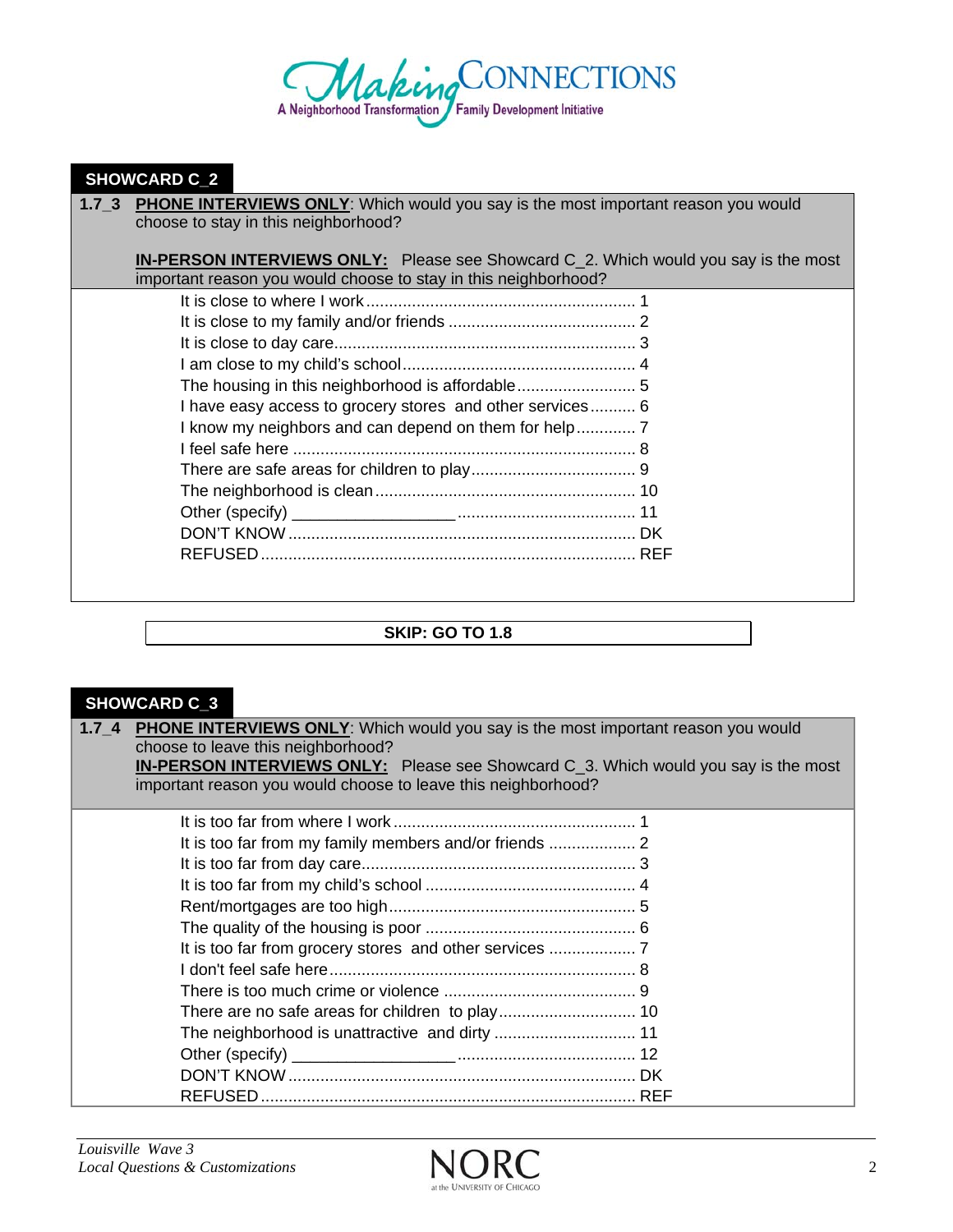

4.4\_2 Have you ever attended community organization or leadership organization meetings in your neighborhood?

4.4\_3 Are you registered to vote?

4.4\_4 In November, 2008, Barack Obama ran against John McCain for President of the United States. Did you vote in that election?

4.4\_5 In November, 2010, Hal Heiner ran against Greg Fischer for Mayor of Louisville. Did you vote in that election?

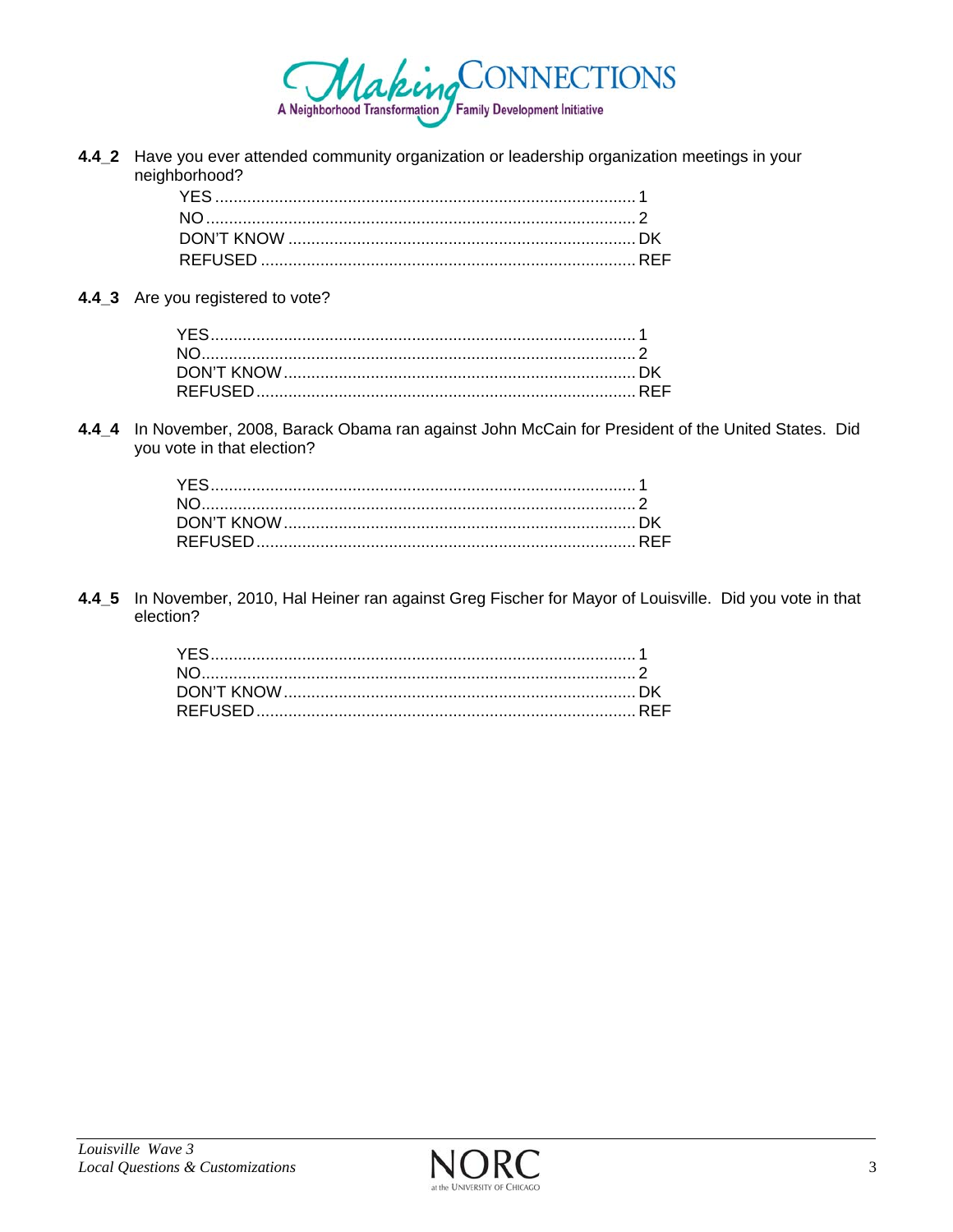

#### **SHOWCARD K\_1**

**6.9\_2 PHONE INTERVIEWS ONLY:** What do you feel is the primary reason you are not working at this time?

**IN-PERSON INTERVIEWS ONLY:** Please look at Showcard K\_1. What do you feel is the primary reason you are not working at this time?

| A child or other person with a health condition                      |  |
|----------------------------------------------------------------------|--|
|                                                                      |  |
| I have a health condition that makes it difficult to                 |  |
|                                                                      |  |
| I have a felony record that makes it difficult to find a job  4      |  |
| I lack the skills, training or education that qualify me for a job 5 |  |
| I have difficulty getting transportation to where the jobs are 6     |  |
|                                                                      |  |
|                                                                      |  |
|                                                                      |  |
|                                                                      |  |
|                                                                      |  |
|                                                                      |  |
|                                                                      |  |

**6.20p\_1** What kind of work does the primary wage earner in this household do? That is, what is the primary wage earner's occupation?

**FI INSTRUCTIONS**: IF NECESSARY SAY: For example, registered nurse, auto mechanic, personnel manager, accountant.

> MORE THAN ONE JOB: IF THE PRIMARY WAGE EARNER HAS MORE THAN ONE JOB, ASK ABOUT THE JOB THAT THE PRIMARY WAGE EARNER WORKS THE MOST HOURS AT.

 PRIMARY WAGE EARNER: IF THE PERSON WHO CONTRIBUTED THE LARGEST SHARE OF THE FAMILY'S INCOME IN THE LAST 12 MONTHS IS CURRENTLY UNEMPLOYED, THAT PERSON IS STILL CONSIDERED THE PRIMARY WAGE EARNER. FOR EXAMPLE, IF THE HUSBAND MADE THE MOST MONEY IN THE LAST 12 MONTHS BUT WAS LAID OFF 2 MONTHS AGO, HE IS STILL CONSIDERED THE PRIMARY WAGE EARNER FOR THIS QUESTION.

NO ONE IN THE HOUSEHOLD HAS WORKED IN THE LAST 12 MONTHS . 1 DON'T KNOW ............................................................................ DK REFUSED .................................................................................. REF

\_\_\_\_\_\_\_\_\_\_\_\_\_\_\_\_\_\_\_\_\_\_\_\_\_\_\_\_\_\_\_\_\_\_\_\_\_\_\_\_\_\_\_\_\_\_\_\_\_\_\_\_\_\_\_\_\_\_\_\_\_

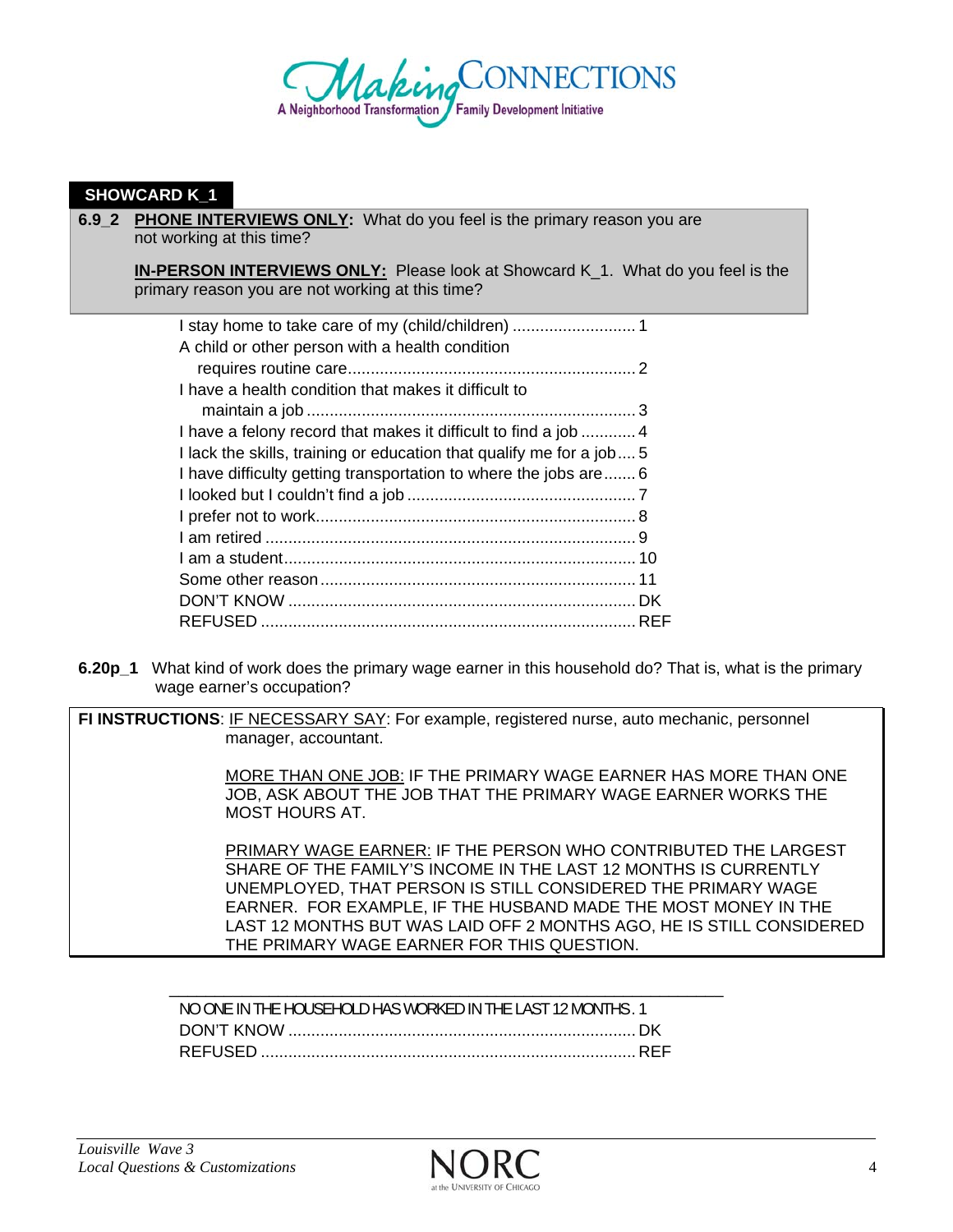

**6.34\_1** In the last three years, how much have you spent on improvements to your house or property?

#### **SKIP:**

**IF 6.34\_1= 1, DK, OR REF AND 6.29 = 4 OR 5 (R IS RENTING TO OWN OR BUYING ON CONTRACT), GO TO 6.35 IF 6.34\_1=1, DK, OR REF AND 6.29 = 1 OR 2 (R OWNS OR IS BUYING), GO TO** 

**6.38** 

**OTHERWISE CONTINUE** 

#### **SHOWCARD L\_1**

**6.34\_2 PHONE INTERVIEWS ONLY:** Where would you go to get that sum of money for necessary repairs to your house or property?

> **IN-PERSON INTERVIEWS ONLY:** Please look at Showcard L\_1. Where would you go to get that sum of money for necessary repairs to your house or property?

#### **SKIP: IF 6.29 = 1 OR 2 GO TO 6.38, OTHERWISE CONTINUE**

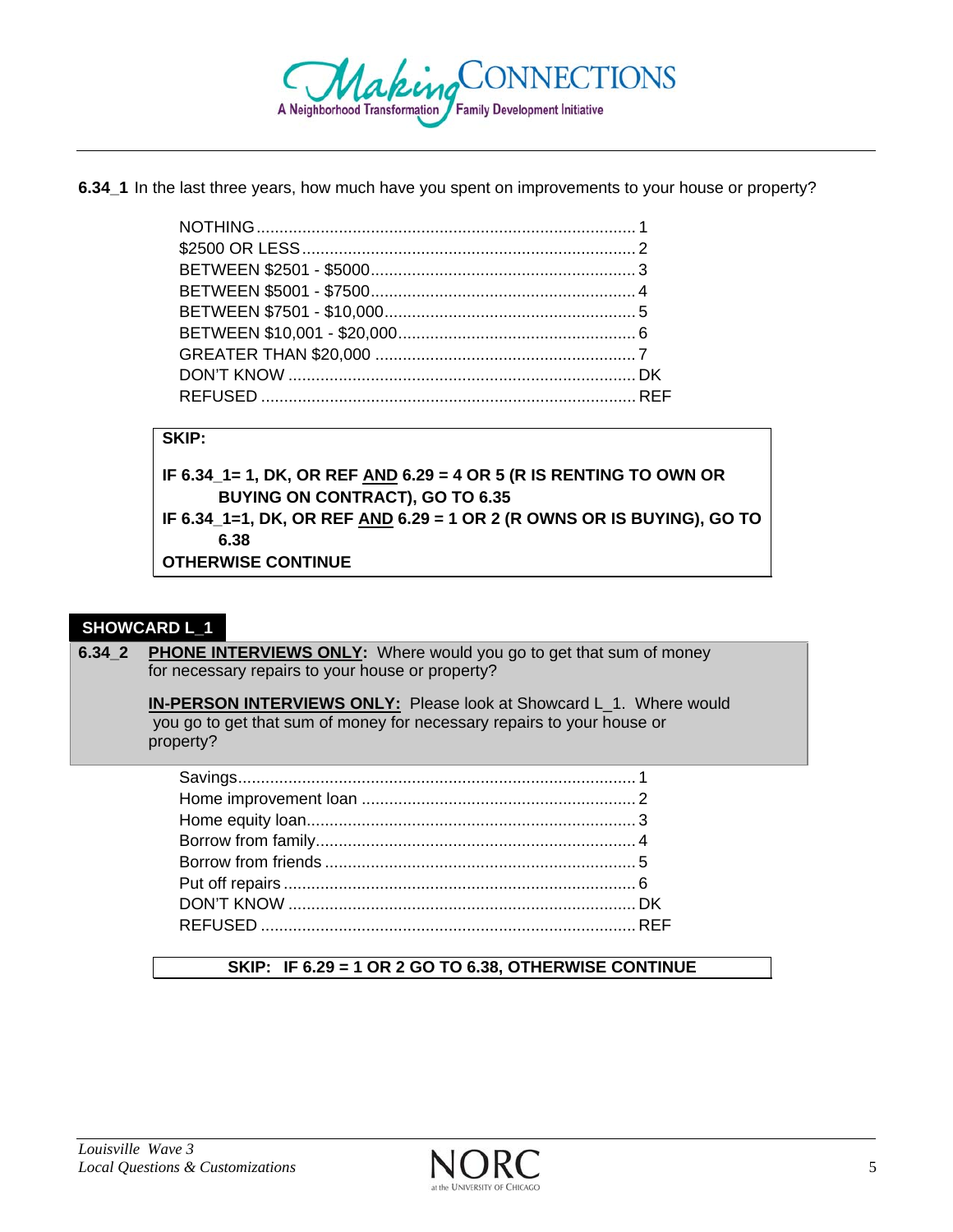

**6.39** 1 When you apply for credit, lenders want to know the risk that they would take if they loaned you money. Your "credit score," which is sometimes called your FICO score, is what most lenders use to determine your credit risk. Have you been told what your credit score is?

**PROMPT (IF NEEDED):** I don't need to know the actual number, just whether or not you know what your score is.

# **II. Local Questions – Both Child Questionnaires**

#### **3\_1 in 7-17, 2\_1 in 0-6**

**2\_1** Think back to the spring of 2010. Did you receive any information about preparing your child for this school year – including informal advice as well as more formal things like flyers and handouts?

# **3\_2 in 7-17, 2\_2 in 0-6**

# **SHOWCARD M\_1**

| $22$ | <b>PHONE INTERVIEWS ONLY:</b> Who gave you this<br>information?<br><b>IN-PERSON INTERVIEWS ONLY:</b> Please see |            |                |                      |                |
|------|-----------------------------------------------------------------------------------------------------------------|------------|----------------|----------------------|----------------|
|      | Showcard M_1. Who gave you this information?                                                                    | <b>YES</b> | N <sub>O</sub> | DON'T<br><b>KNOW</b> | <b>REFUSED</b> |
|      | 2_2a The Jefferson County Public School system?                                                                 |            | $\mathbf{2}$   | <b>DK</b>            | <b>REF</b>     |
|      | 2_2b Childcare providers?                                                                                       | 1          | $\mathbf{2}$   | <b>DK</b>            | <b>REF</b>     |
|      | 2_2c Nursery School/preschool?                                                                                  | 1          | $\mathbf{2}$   | <b>DK</b>            | <b>REF</b>     |
|      | 2_2d Family or friend?                                                                                          | 1          | $\mathbf{2}$   | <b>DK</b>            | <b>REF</b>     |
|      | 2_2e A community organization?                                                                                  | 1          | 2              | <b>DK</b>            | <b>REF</b>     |

#### **SKIP: IF Q1=2 (CHILD IS ATTENDING PRE-KINDERGARTEN PROGRAM) GO TO 5. OTHERWISE CONTINUE.**

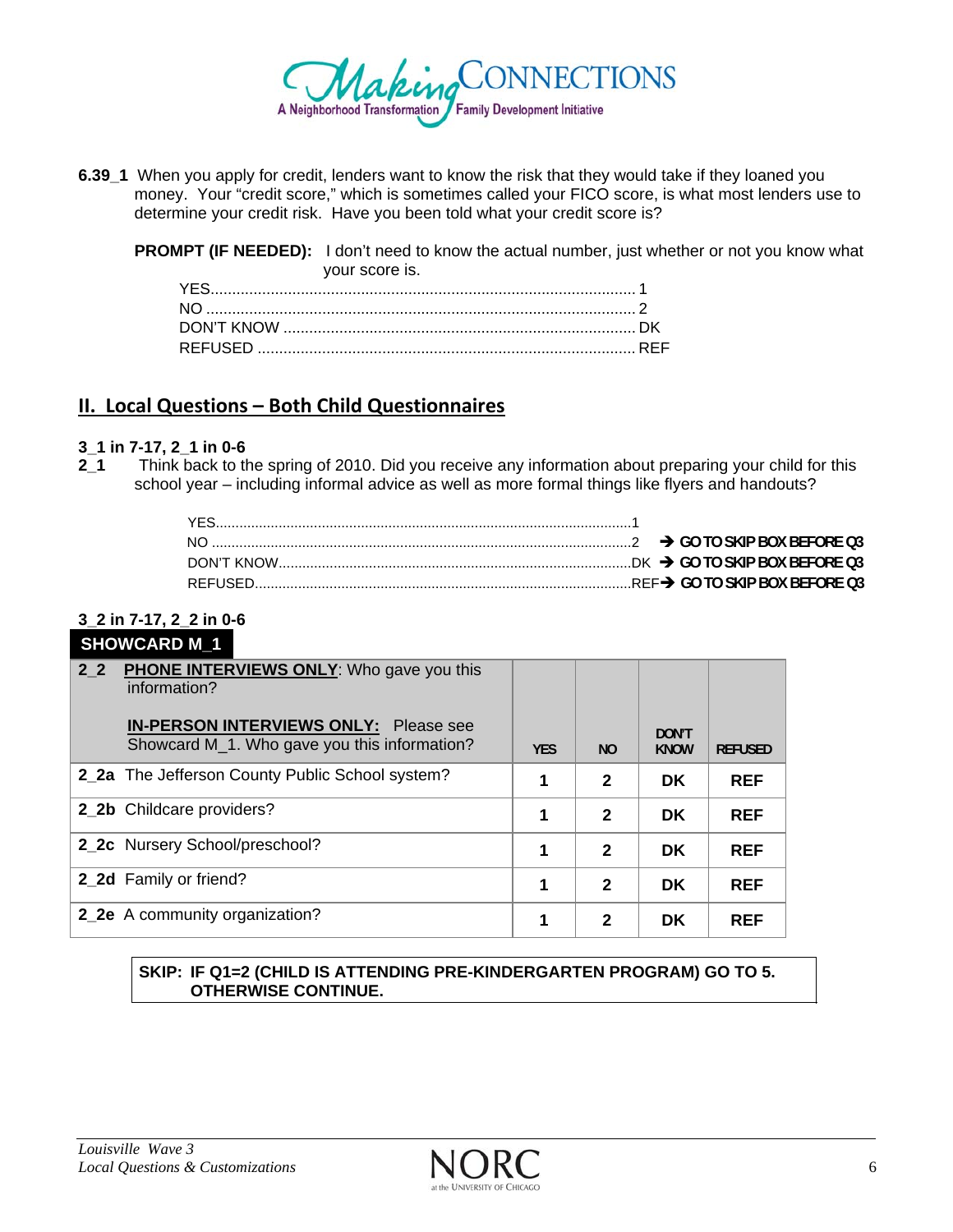

#### 5\_1 in 7-17, 4\_1 in 0-6

Does [CHILD] usually come home right after school?  $4<sub>1</sub>$ 

#### 4\_2 in 0-6, 5\_2 in 7-17

#### **SHOWCARD N\_1**

#### **PHONE INTERVIEWS ONLY:** Where does [he/she] usually go after school?  $4<sub>-</sub>2$

IN-PERSON INTERVIEWS ONLY: Please see Showcard N\_1. Where does [he/she] usually go after school?

| To a Boys and Girls Club, recreation center, or other |  |
|-------------------------------------------------------|--|
|                                                       |  |
|                                                       |  |
|                                                       |  |
|                                                       |  |
|                                                       |  |
|                                                       |  |
|                                                       |  |
|                                                       |  |

| 4 2a<br>Is that after-school activity located               | <b>YES</b> | <b>NO</b>    | <b>NOT</b><br><b>APPLICABLE</b> | DON'T<br><b>KNOW</b> | <b>REFUSED</b> |
|-------------------------------------------------------------|------------|--------------|---------------------------------|----------------------|----------------|
| 4_2a_1 Close to [CHILD]'s school?                           |            |              |                                 | DK                   | <b>REF</b>     |
| 4_2a_2 Close to home?                                       |            |              |                                 | DK                   | <b>REF</b>     |
| 4_2a_3 Close to your work or your spouse/partner's<br>work? |            | $\mathbf{2}$ |                                 | DK                   | <b>REF</b>     |

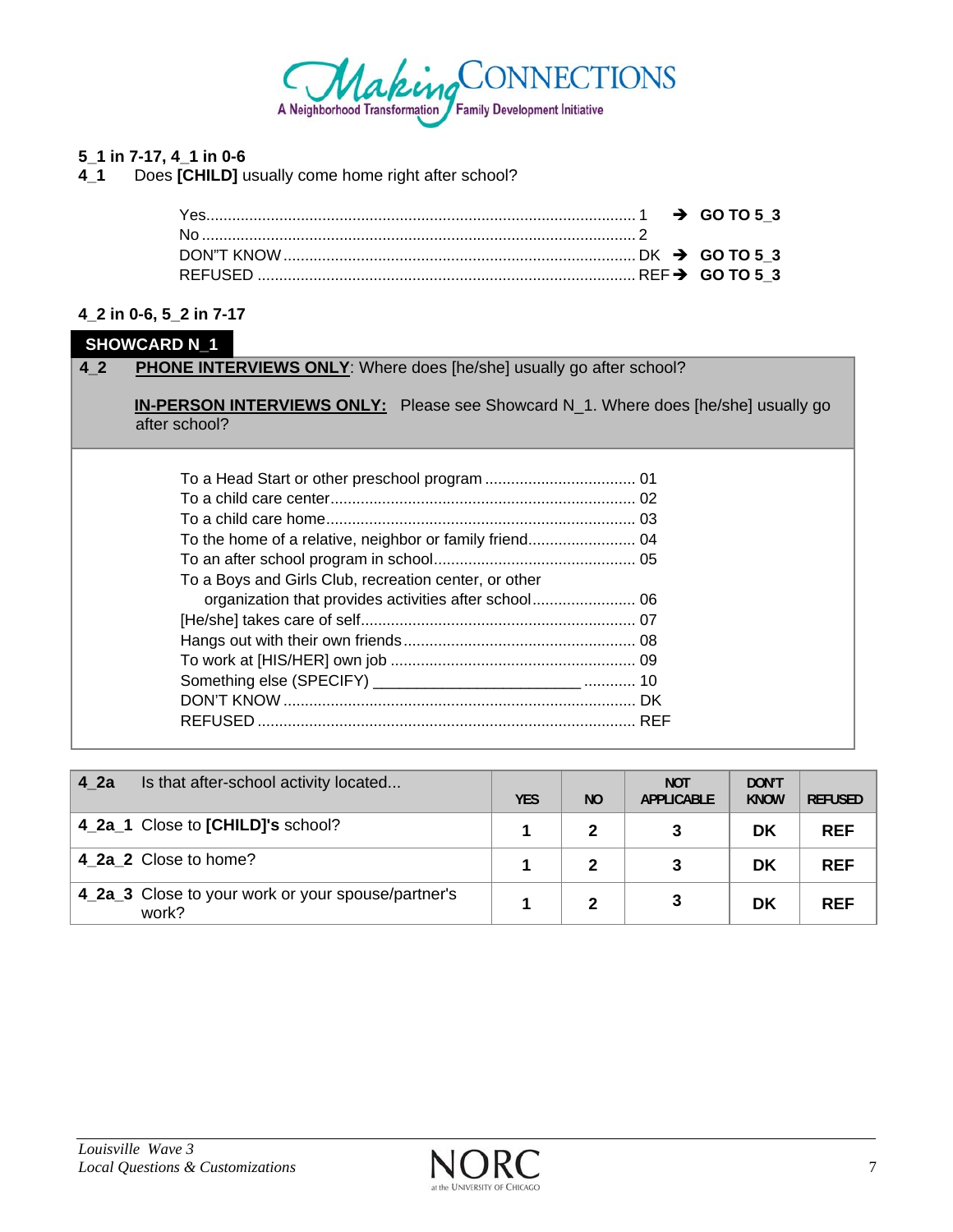

#### **5\_4 through 5\_5 in 7-17, 4\_4 through 4\_8 in 0-6**

| <b>SHOWCARD N 2</b>                                                                                                                                                             |                   |       |                                                |                 |                                    |                             |                |
|---------------------------------------------------------------------------------------------------------------------------------------------------------------------------------|-------------------|-------|------------------------------------------------|-----------------|------------------------------------|-----------------------------|----------------|
| <b>PHONE INTERVIEWS ONLY:</b><br>Please tell me if you strongly agree,<br>agree, neither agree nor disagree,<br>disagree, or strongly disagree.                                 |                   |       |                                                |                 |                                    |                             |                |
| <b>IN-PERSON INTERVIEWS ONLY:</b><br>Please see Showcard N 2. Please<br>tell me if you strongly agree, agree,<br>neither agree nor disagree,<br>disagree, or strongly disagree. | Strongly<br>Agree | Agree | <b>Neither</b><br>Agree Nor<br><b>Disagree</b> | <b>Disagree</b> | <b>Strongly</b><br><b>Disagree</b> | <b>DON'T</b><br><b>KNOW</b> | <b>REFUSED</b> |
| I feel welcome in [CHILD'S]<br>44<br>school.                                                                                                                                    | 5                 | 4     | 3                                              | 2               |                                    | <b>DK</b>                   | <b>REF</b>     |
| I feel I could talk to [CHILD'S]<br>4 5<br>teacher if I wanted to know how<br>(he/she) was doing in school.                                                                     | 5                 | 4     | 3                                              | 2               |                                    | <b>DK</b>                   | <b>REF</b>     |

**4\_6** In 2002, the federal government passed legislation called No Child Left Behind to assess schools' progress toward certain standards. Adequate Yearly Progress (AYP) is the term used under this legislation to refer to the minimum improvement in reading, mathematics, and other academic areas that is required of each school over the course of one year.

Did your child's **school** make Adequate Yearly Progress on No Child Left Behind goals last year?

**IF NECESSARY**: For this question, we are interested in the progress made by your child's *school* based on No Child Left Behind standards, rather than your *child's* individual progress.

**4\_7** Parents have different ways of finding out whether their child is reading at grade level. Which of the following has given you the *best information* about **[CHILD]'s** ability to read at his/her grade level?

**FI INSTRUCTION:** PROMPT FOR ONE RESPONSE IF NECESSARY

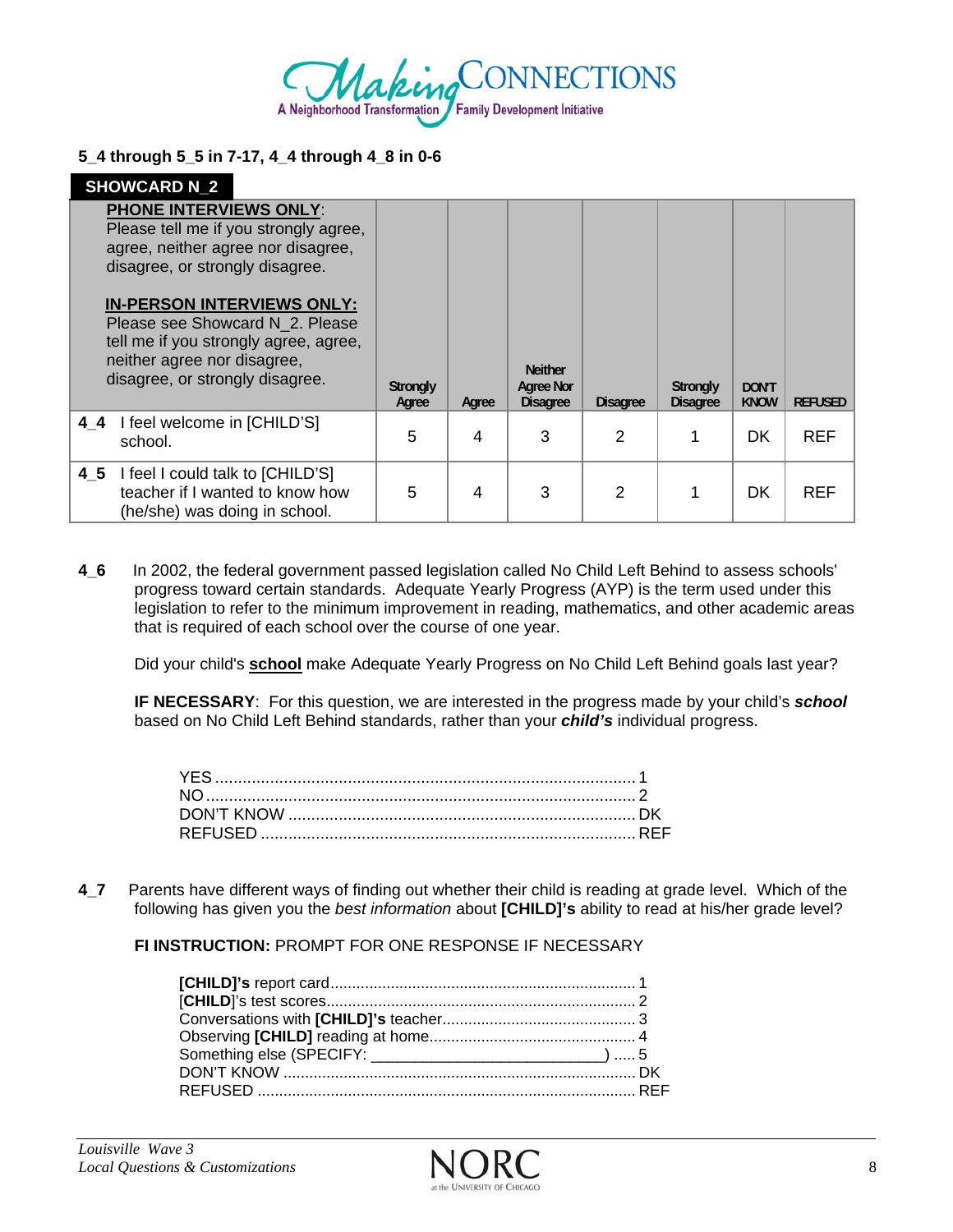

**4\_8** Is your child reading at his/her grade level, above his/her grade level, or below his/her grade level?

#### **16\_1 and 16\_2 in 7-17, 18\_1 and 18\_2 in 0-6**

**18\_1** In the past year has your child visited the doctor?

**18\_2** In the past year has your child visited the dentist?

# **III. Louisville Customizations**

**1.1** How long have you lived in the [Louisville area/NAME OF CITY]?

\_\_\_\_\_\_\_\_\_YEARS \_\_\_\_\_\_\_\_\_\_\_\_MONTHS

- **2.1** Have you (or any member of your household) spoken with a local political official like your [Metro Council Member] about a neighborhood problem or improvement?
- **3.1l** Have you (or any member of your household) used a place where you sign up for ["K-TAP" (Kentucky Transitional Assistance Program) or welfare] in the last 12 months?